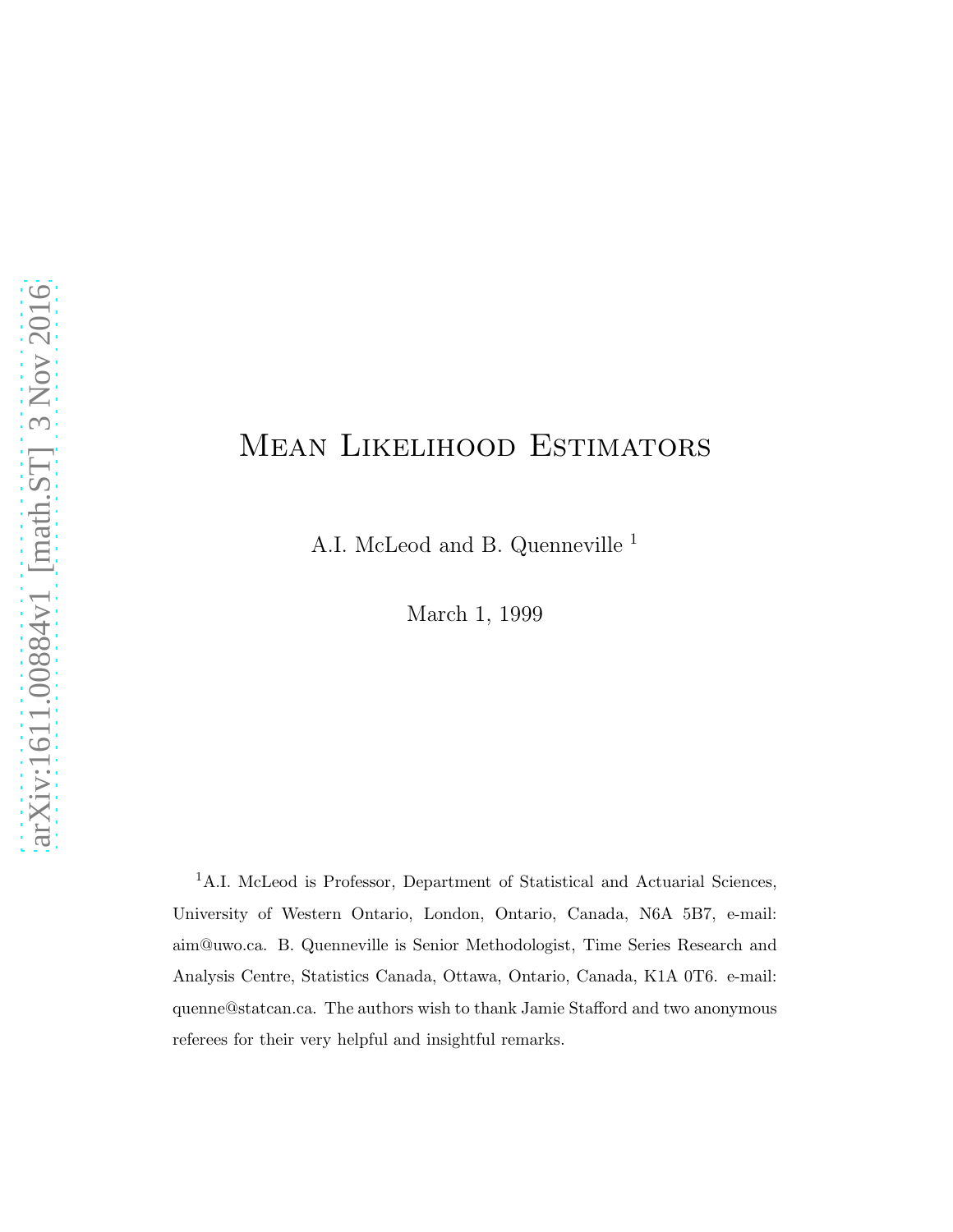# Abstract

The use of Mathematica in deriving mean likelihood estimators is discussed. Comparisons between the maximum likelihood estimator, the mean likelihood estimator and the Bayes estimate based on a Jeffrey's noninformative prior using the criteria mean-square error and Pitman measure of closeness. Based on these criteria we find that for the first-order moving-average time series model, the mean likelihood estimator outperforms the maximum likelihood estimator and the Bayes estimator with a Jeffrey's noninformative prior.

Mathematica was used for symbolic and numeric computations as well as for the graphical display of results. A Mathematica notebook is available which provides supplementary derivations and code from http://www.stats.uwo.ca/mcleod/epubs/n The interested reader can easily reproduce or extend any of the results in this paper using this supplement.

Keywords: Binomial Distribution; Efficient Likelihood Computation; Exponential Distribution; First-order moving-average time series model; Mean Square Error Criterion; Pitman Measure of Closeness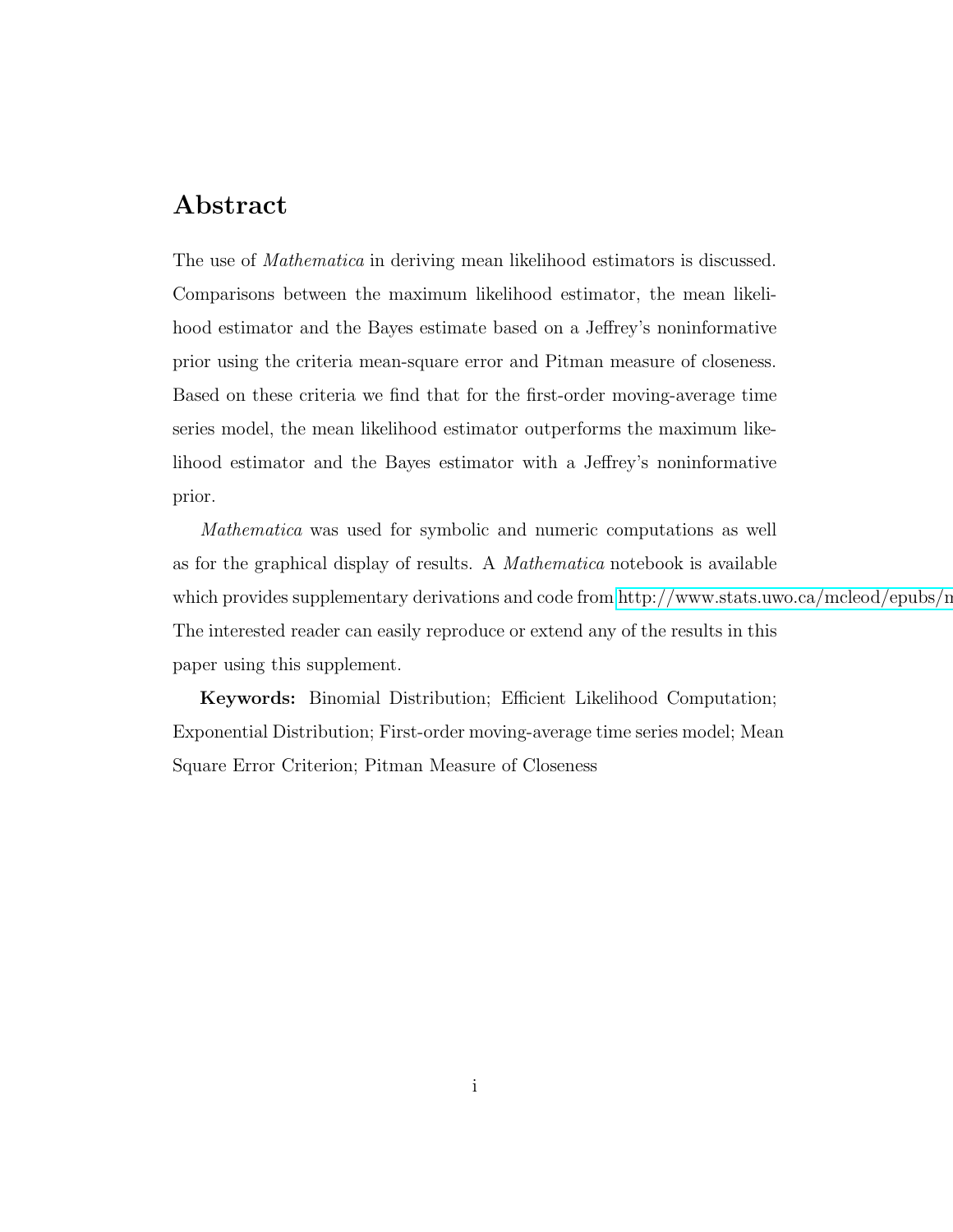## 1 Introduction

The maximum likelihood estimator (MLE) is perhaps the most common and widely accepted estimator of a parameter in a statistical model denoted by  $(\mathcal{S}, \Omega, f)$ , where  $\mathcal{S}, \Omega, f$  denote respectively the sample space, the parameter space and the probability density function (pdf). We will take  $S = \mathcal{R}^n$ ,  $X =$  $(X_1, X_2, \ldots, X_n) \in \mathcal{S}$ , and  $f(x, \theta)$ . In the standard case of independent and identically distributed observations,  $f(x, \theta) = \prod_{i=1}^{n} f_1(x_i)$ , where  $f_1(x)$  is the pdf of  $X_1$ . Given data X, the likelihood function is  $L(\dot{\theta}) = f(X; \dot{\theta}), \ \dot{\theta} \in \Omega$ and the MLE of the parameter  $\theta$  is defined as that value  $\dot{\theta}$  which globally maximizes  $L(\dot{\theta})$ . *Mathematica* (Wolfram, 1996) has been widely used in the study of fundamental and general aspects of maximum likelihood estimation — see Andrews and Stafford (1993); Stafford and Andrews (1993); Stafford, Andrews and Wang (1994). As well Mathematica has been used for obtaining symbolically exact maximum likelihood estimators in situations where the use of numerical techniques are less convenient such as with grouped or censored data or logistic regression — see Cabrera (1989); Currie (1995).

For simplicity we will deal with the case where  $\Omega$  is one-dimensional. The multidimensional case may in general be reduced to the one-dimensional case by using marginal, conditional or concentrated likelihoods or by integrating over the nuisance parameters whichever is more suitable in a particular situation. Under the usual regularity conditions, the MLE,  $\hat{\theta}$ , is approximately normally distributed with mean  $\theta$  and covariance matrix  $I_{\theta}^{-1}$ , where  $I_{\theta}$  denotes the Fisher information matrix. It is also true that the mean likelihood estimator (MELE) is equally efficient in large samples. In general the MELE,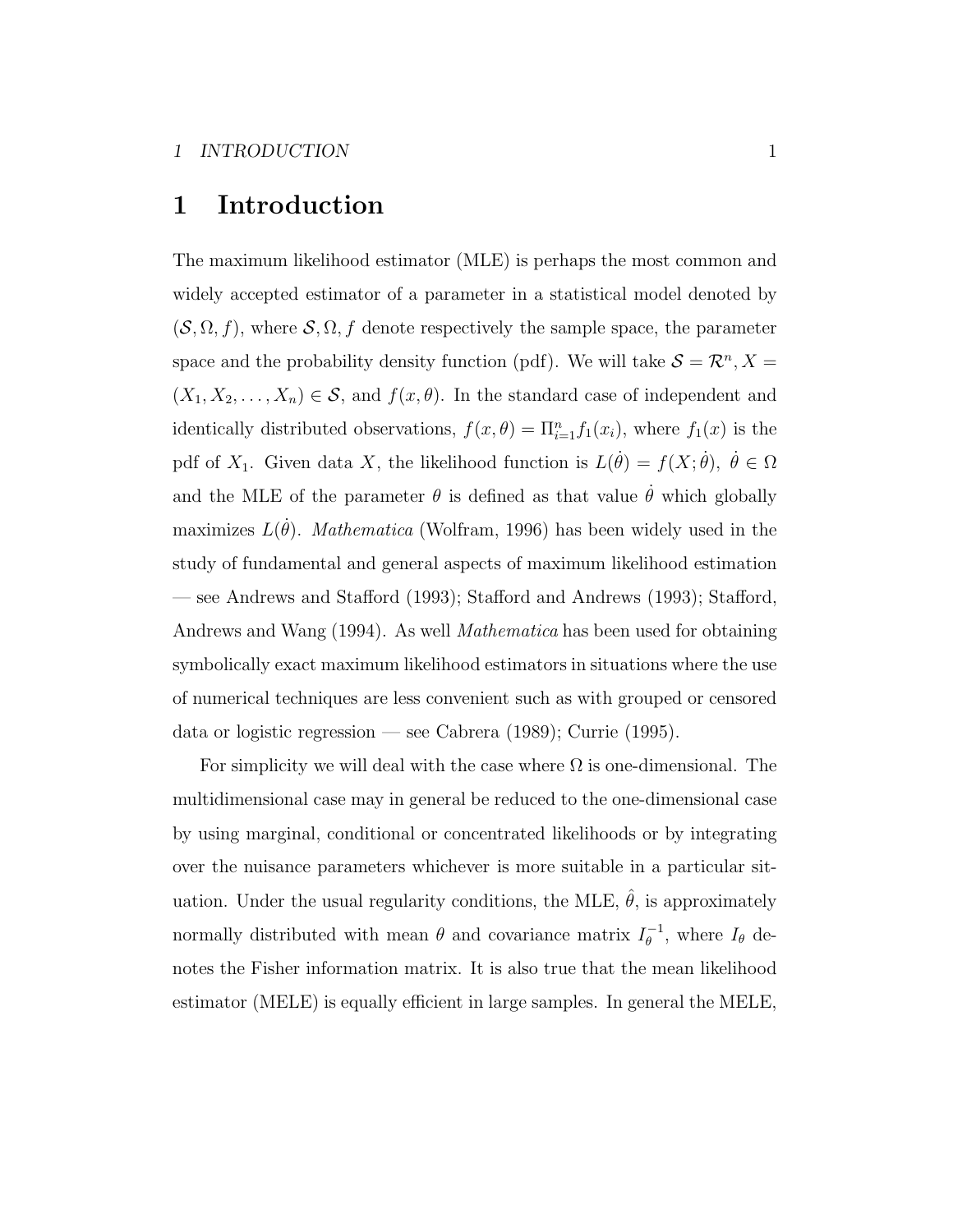#### 1 INTRODUCTION 2

 $\bar{\theta}$  is defined by

$$
\bar{\theta} = \frac{\int_{\Omega} \dot{\theta} L(\dot{\theta}) d\dot{\theta}}{\int_{\Omega} L(\dot{\theta}) d\dot{\theta}},
$$

where  $L(\dot{\theta})$  is the likelihood function. It should be noted that although the MELE is identical to the Bayes estimator with a uniform prior, it is not often considered in frequentist settings even though Pitman (1938) showed that when the problem is location invariant, the MELE is the best invariant estimator. Barnard, Jenkins and Winsten (1962) recommended the MELE for time series problems and suggested that it will often have lower MSE than the MLE. In changepoint analysis, where the usual regularity conditions for the MLE do not hold and the MLE is inefficient but the MELE works well (Ritov, 1990; Rubin and Song, 1995).

Unlike the MLE the MELE is not invariant under reparameterization. Although the MELE has a Bayesian interpretation, it is not the Bayesian estimator that is usually recommended. In order that the estimator share MLE property of being invariant under parameter transformation, the Jeffrey's noninformative prior is recommended when there is no prior information available (Box and Tiao, 1973, §1.3). The Jeffrey's prior is given by  $p(\theta) \propto \sqrt{I_{\theta}}.$ 

There are situations, such as in the first-order moving-average model  $(MA(1))$  where the MLE in finite samples has non-zero probability of lying on the boundary of the parameter region but this phenomenon does not happen with the MELE or Bayesian estimator as can be seen from the following result.

**Theorem 1:** Let  $\Omega = [a, b]$  then  $\Pr\{\bar{\theta} \in (a, b)\} = 1$ .

**Proof:** The likelihood function,  $L(\dot{\theta})$ , defined below, is easily seen to be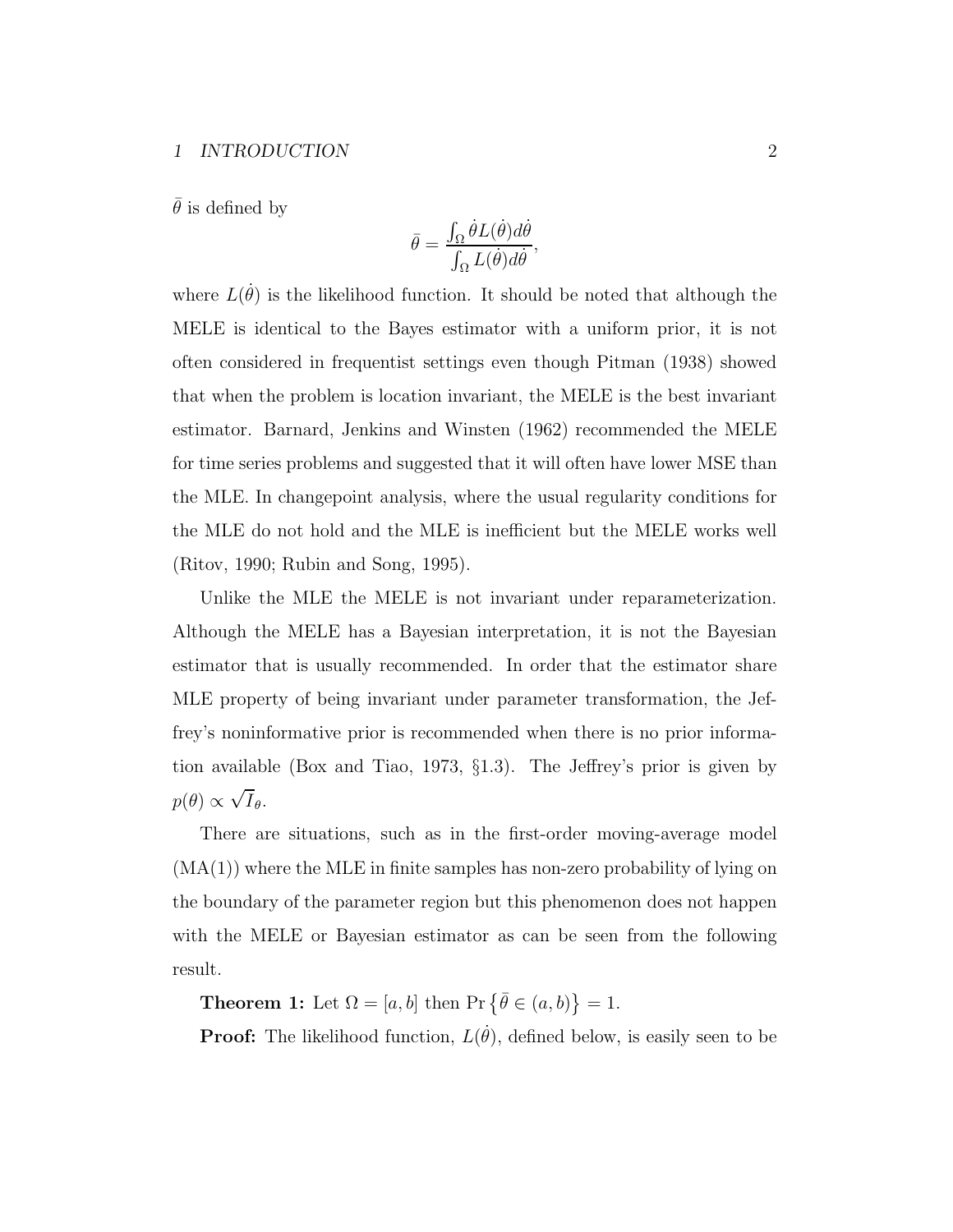continuous and differentiable in the interval  $[a, b]$  and non-negative. It then follows from the generalized mean-value theorem (Borowski and Borwein, 1991, p.371) that  $\bar{\theta} \in (a, b)$ .  $\Box$ 

In many cases the MLE is easy to compute using pen and paper. However with *Mathematica* we can now easily obtain the MELE by numerical integration and sometimes symbolically. In fact, for problems where the likelihood function is complicated or difficult to evaluate the MELE may be computationally easier to compute than the traditional MLE. As shown in Theorem 2, both the MLE and MELE are first order efficient.

Theorem 2: Under the usual regularity conditions for maximum likelihood estimators,  $\bar{\theta} = \hat{\theta} + O_p(1/n)$ .

**Proof:** The likelihood function,  $L(\dot{\theta})$ , is to  $O_p(1/n)$  equal to the normal probability density function with mean  $\theta$  and variance  $I_{\theta}^{-1}$  (Tanner, 1993, p.16). The result then follows directly from this approximation.  $\Box$ 

Now consider an estimator  $\hat{\theta_1}$  of  $\theta$ . The mean-square error (MSE) of an estimator  $\hat{\theta_1}$  is defined as  $\sigma^2(\hat{\theta_1}|\theta) = E\left\{(\hat{\theta_1} - \theta)^2\right\}$ . The relative efficiency of  $\hat{\theta}_1$  vs  $\hat{\theta}$  is defined as  $R(\hat{\theta}_1, \hat{\theta} | \theta) = \sigma^2(\hat{\theta} | \theta) / \sigma^2(\hat{\theta}_1 | \theta)$ . Clearly, from Theorem 2, as  $n \to \infty$ ,  $R(\bar{\theta}, \hat{\theta} | \theta) = 1$ . Barnard, Jenkins and Winsten (1962) suggested that in many small sample situations the MELE is preferred by the meansquare error criterion and hence at least for some values of  $\theta$ ,  $R(\bar{\theta}, \hat{\theta} | \theta) > 1$ , where  $\hat{\theta}$  and  $\bar{\theta}$  denote the MLE and MELE respectively.

Pitman (1937) formulated a useful alternative to the MSE in the situation where no explicit loss function is known. Consider two estimators,  $\hat{\theta}_1$  and  $\hat{\theta}_2$ , and assume that with probability one,  $\hat{\theta_1} \neq \hat{\theta_2}$  then the Pitman measure of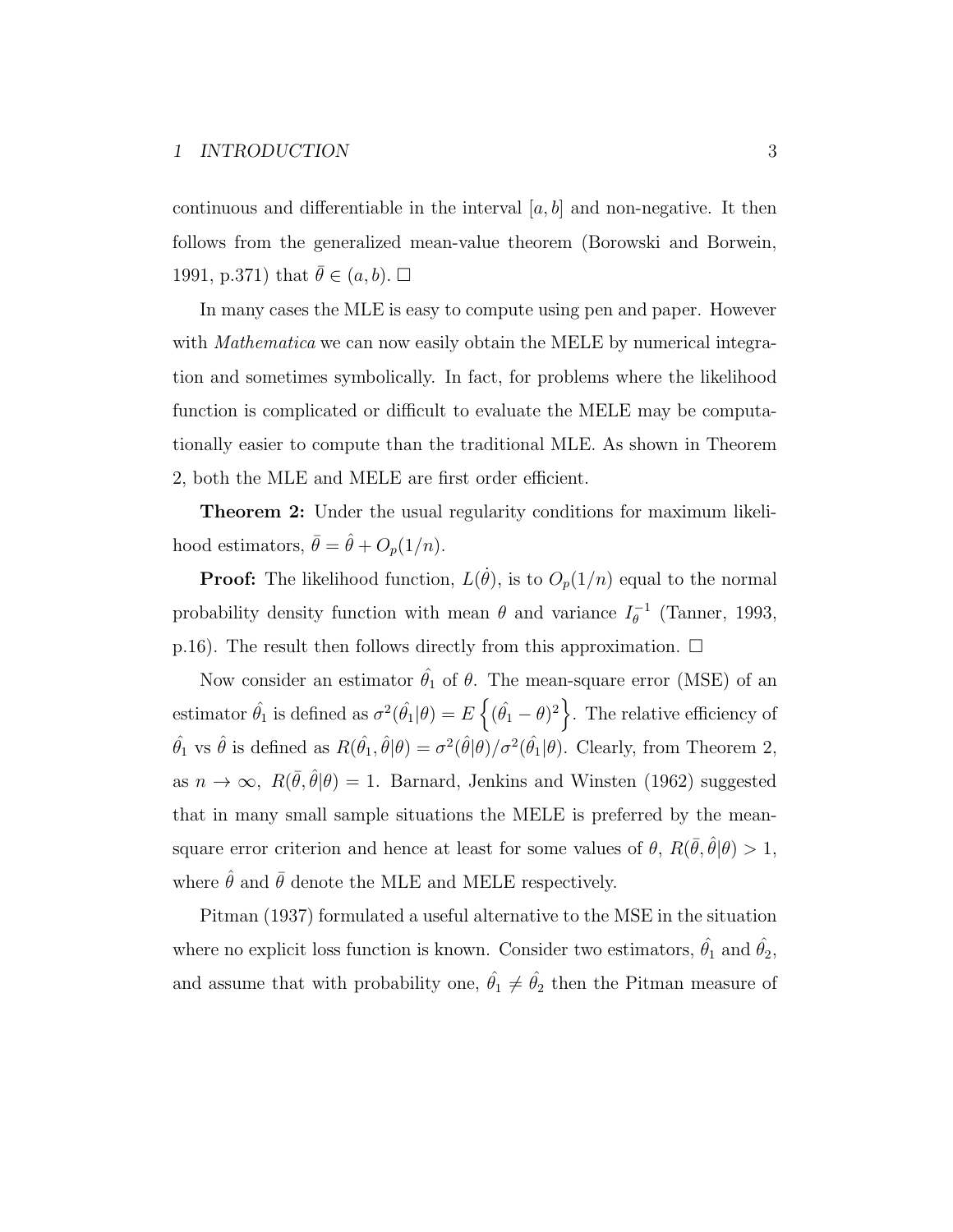#### 1 INTRODUCTION 4

closeness for comparing  $\hat{\theta_1}$  vs  $\hat{\theta_2}$  is defined as

<span id="page-5-0"></span>
$$
\text{PMC}\left[\hat{\theta}_1, \hat{\theta}_2 | \theta\right] = \text{Pr}\left\{|\hat{\theta}_1 - \theta| < |\hat{\theta}_2 - \theta|\right\}.\tag{1.1}
$$

When PMC  $\left[\hat{\theta_1}, \hat{\theta_2} | \theta\right] > 1/2$ ,  $\hat{\theta_1}$  is preferred to  $\hat{\theta_2}$ . The monograph of Keating, Mason and Sen (1993) provides an extensive survey of recent work and applications of the PMC. Additionally, volume 20 (11) of Communications in Statistics: Theory and Methods contains an entire issue on the PMC.

Unlike the MSE and relative efficiency, the PMC depends on the bivariate distribution of the two estimators. The PMC is more appropriate in many scientific and industrial applications in which the estimator which is closer to the truth is required. Sometimes it is felt that the MSE and other risk criteria give too much weight to large deviations which may seldom occur. Rao and other researchers (Keating, Mason and Sen, 1993, §3.3) have found that risk functions such as MSE and mean-absolute-error can often be shrunk but that this shrinkage occurs at the expense of the PMC. The MSE or some other risk function is more appropriate than PMC in the decision theory framework when there is some economic or other loss associated with the estimation error. In practice it is often useful to consider both the PMC and MSE and in many situations there appears to be a high level of concordance between these estimators (Keating, Mason and Sen, 1993, §2.5).

As originally pointed by Pitman (1937) the PMC criterion is intransitive but it is arguable whether this is a practical limitation. This point as well as other limitations and extensions of the PMC are discussed by Keating, Mason and Sen (1993, Ch.3)

**Theorem 3:**  $\bar{\theta}$  and  $\hat{\theta}$  are not necessarily asymptotically equivalent under the PMC.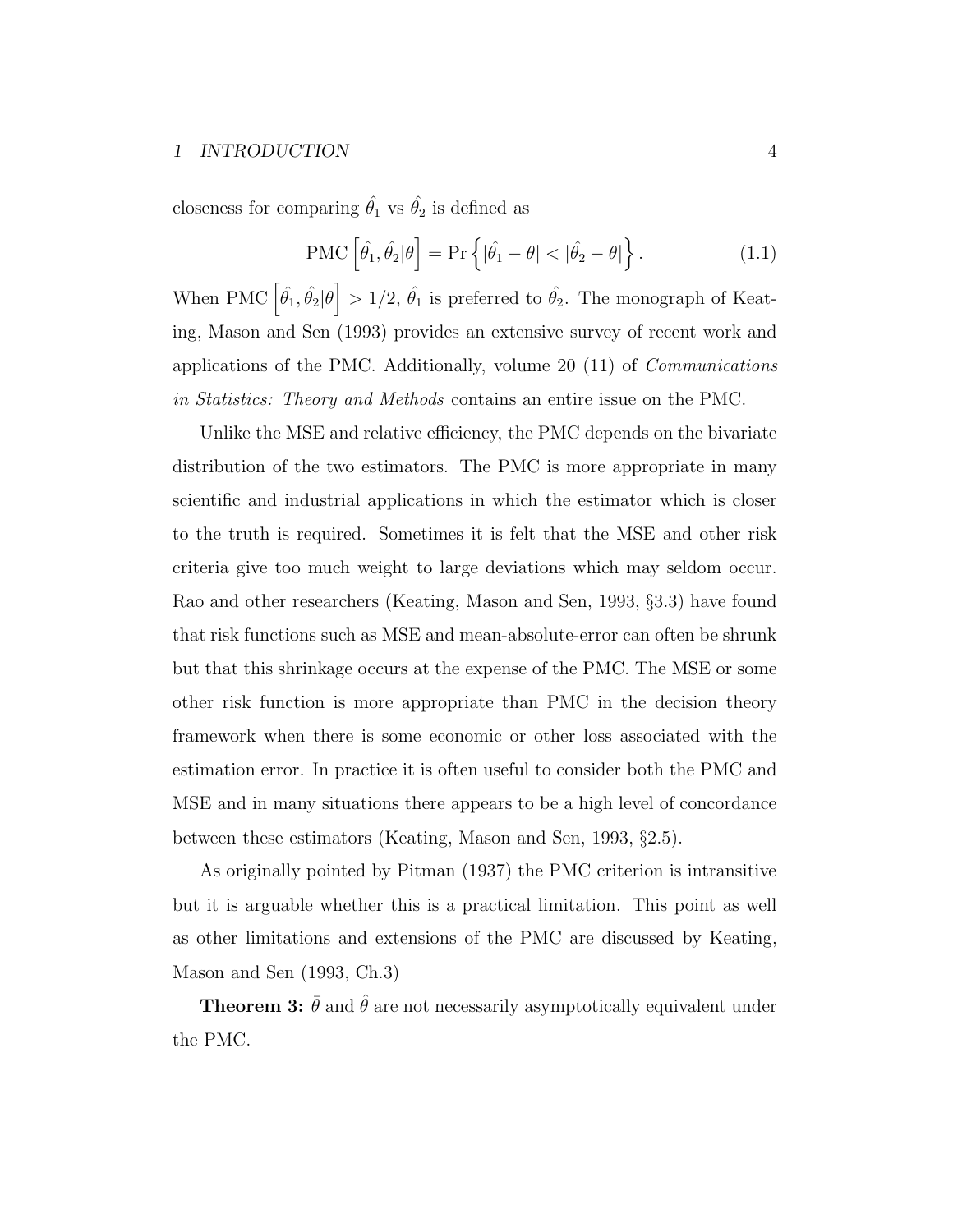**Proof:** See eqn. [2.2.](#page-8-0)  $\Box$ 

The next theorem shows that the MELE minimizes the mean likelihood of the squared error.

**Theorem 4:** Choosing  $\dot{\theta} = \bar{\theta}$  minimizes  $\delta(\dot{\theta})$ , where

$$
\delta(\dot{\theta}) = \int_{\Omega} \left(\dot{\theta} - \theta\right)^2 L\left(\dot{\theta}\right) d\dot{\theta}.
$$

**Proof:** Using calculus, the result follows directly.  $\Box$ 

**Theorem 5:**  $\bar{\theta}$  is a function of the sufficient statistic for  $\theta$ , S, if there is one.

In general, the MELE is a biased estimator.

**Theorem 6:** If  $\Omega$  has compact support and  $0 < \text{Var}(\bar{\theta}) < \infty$  then  $E\left\{\bar{\theta}\right\}\neq\theta.$ 

Theorems 5 and 6 are derived in Quenneville (1993). The MELE is formally equivalent to the Bayes estimator under a locally uniform prior with the squared error risk function and many of the above theorems have their well-known Bayesian analogues.

We are now going to make comparisons between these three estimators for three statistical models: Bernouilli trials, exponential lifetimes and the first-order moving average process. The symbolic, numeric and graphical computations will all be done using Mathematica. The interested reader can reproduce or extend our computations using the Mathematica notebooks we have provided (McLeod and Quenneville, 1999). Frequentist analysis of Bayesian estimators is not often done but Dempster (1998) and Quenneville and Singh (1999) have argued that frequentist considerations are obviously informative even in the Bayesian setting.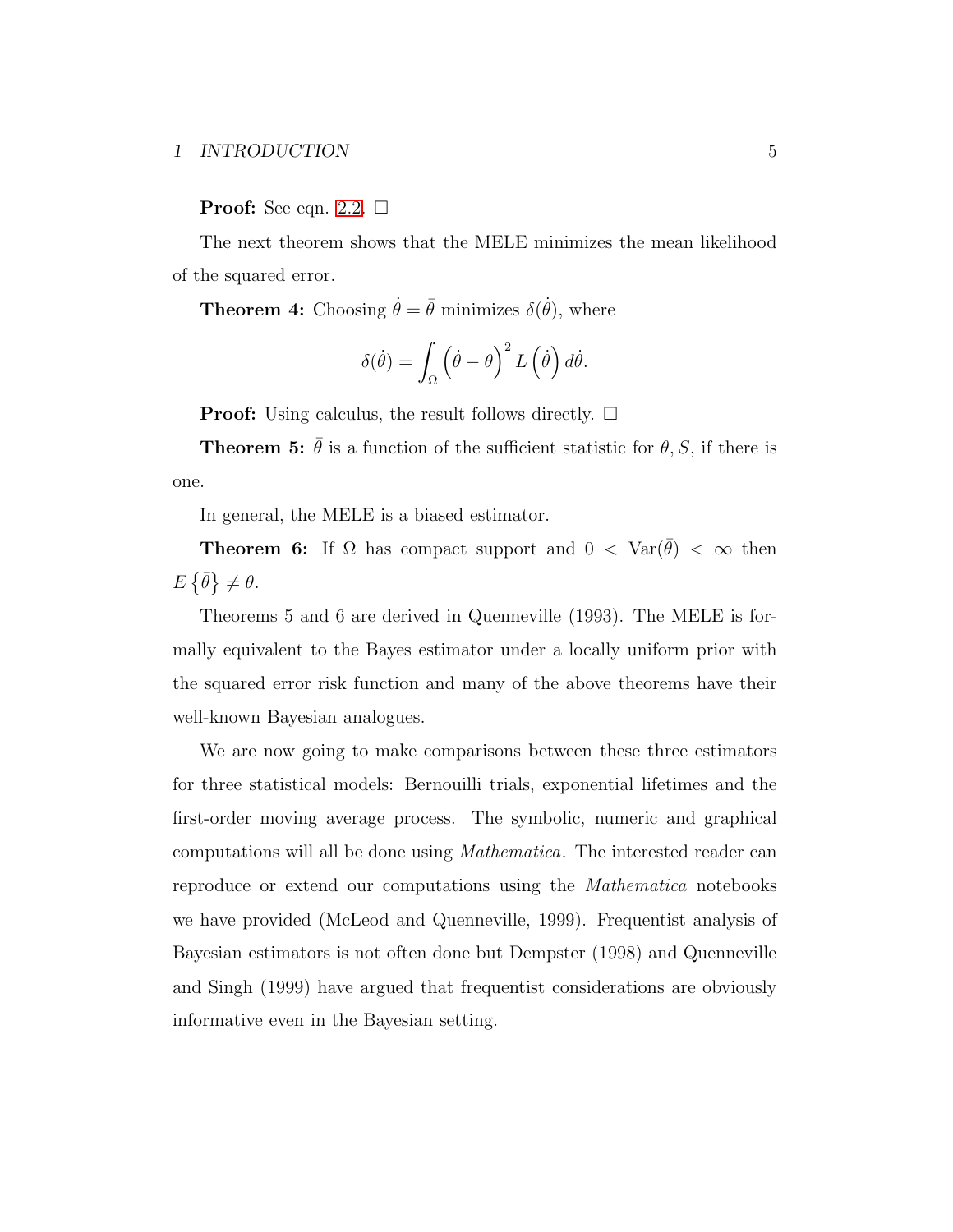### 2 Bernoulli Trials

We will now examine the performance of these three estimators in the estimation of the parameter  $p$  in a sequence of n Bernoulli trials where X is the observed number of successes and  $p$  is the probability of success. The probability function is

$$
f_x(n,p) = {n \choose x} p^x (1-p)^{n-x}.
$$

So if X successes are observed in n trials, the likelihood function may be written  $L(p) = p^X (1-p)^{(n-X)}$  and the MLE may be derived by calculus,  $\hat{p} = X/n$ . Using *Mathematica* it is easily shown that the MELE of p is  $\bar{p} = (X + 1)/(n + 2)$  and that  $R(\bar{p}, \hat{p}|p) > 1$  provided

$$
p \in \left(\frac{2n - \sqrt{2n^2 + 3n + 1} + 1}{2(2n + 1)}, \frac{2n + \sqrt{2n^2 + 3n + 1} + 1}{2(2n + 1)}\right).
$$

As shown in Figure [1,](#page-22-0) the MELE is always more efficient over most of the range and the relative efficiency tends to 1 as  $n \to \infty$ .

It is interesting to compare the MELE with Bayes estimate under a Jeffrey's prior. The Jeffrey's prior for p is (Box and Tiao, p.35),  $\pi(p)$  =  $1/\sqrt{p(1-p)}$ . Combining with the likelihood we can use *Mathematica* to show that the resulting Bayes estimator is  $\tilde{p} = (1+4X)/(2+4n)$ . From Figure [1,](#page-22-0) we see that the Bayes estimator with Jeffrey's prior tends have smaller mean-square error over an even slightly larger range of p than the MELEbut the gain in efficiency with the mele can be greater. As with the MELE, the relative efficiency tends to 1 as  $n \to \infty$ . Once again, using *Mathematica* we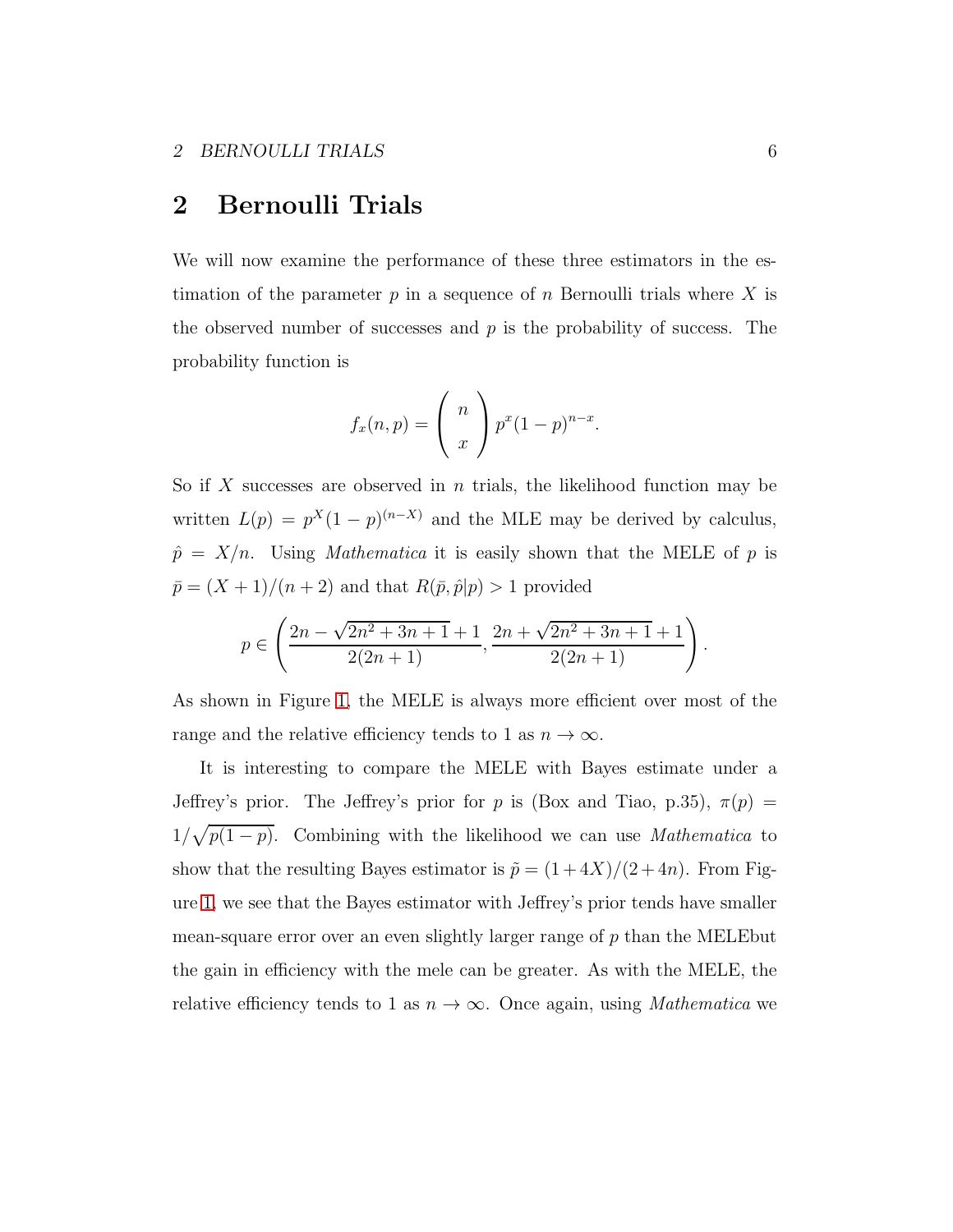#### 3 EXPONENTIAL LIFETIMES 7

can show that  $R(\tilde{p}, \hat{p}|p) > 1$  provided

$$
p \in \left(\frac{1+5 n - \sqrt{1+9 n+20 n^2}}{2 (1+5 n)}, \frac{1+5 n + \sqrt{1+9 n+20 n^2}}{2 (1+5 n)}\right).
$$

The PMC criterion given in eqn. [1.1](#page-5-0) is not applicable in the case of the binomial since due to the discreteness there can be ties in the values of the estimators. Keating, Mason and Sen (1993, §3.4.1) and one of the referees have suggested the following modified version of Pitman's measure of closeness,

$$
\text{PMC}\left[\bar{\theta},\hat{\theta}|\theta\right] = \text{Pr}\left\{|\bar{\theta} - \theta| < |\hat{\theta} - \theta|\right\} + \frac{1}{2}\text{Pr}\left\{|\bar{\theta} - \theta| = |\hat{\theta} - \theta|\right\}.
$$

With this modification, PMC is transitive and reflexive.

Figure [2](#page-23-0) suggests the following asymptotic result,

<span id="page-8-0"></span>
$$
\lim_{n \to \infty} \text{PMC}(\bar{p}, \hat{p}|p) = \begin{cases} 1 & p = 0.5 \\ \frac{1}{2} & p \neq 0.5, 0, 1 \\ 0 & p = 0, 1 \end{cases}
$$
(2.2)

This result may be established using the Geary-Rao Theorem (Keating, Mason and Sen, p.103).

Figure [2](#page-23-0) also suggests that in terms of the PMC the advantage over the MLE of the MELE or of the Bayes estimate with a Jeffrey's prior disappears when there is no prior information about  $p$ .

# 3 Exponential Lifetimes

Consider a sample of size n denoted by  $X_1, \ldots, X_n$  from an exponential distribution with mean  $\mu$  and let  $T = \sum_{i=1}^{n} X_i$ . The likelihood function for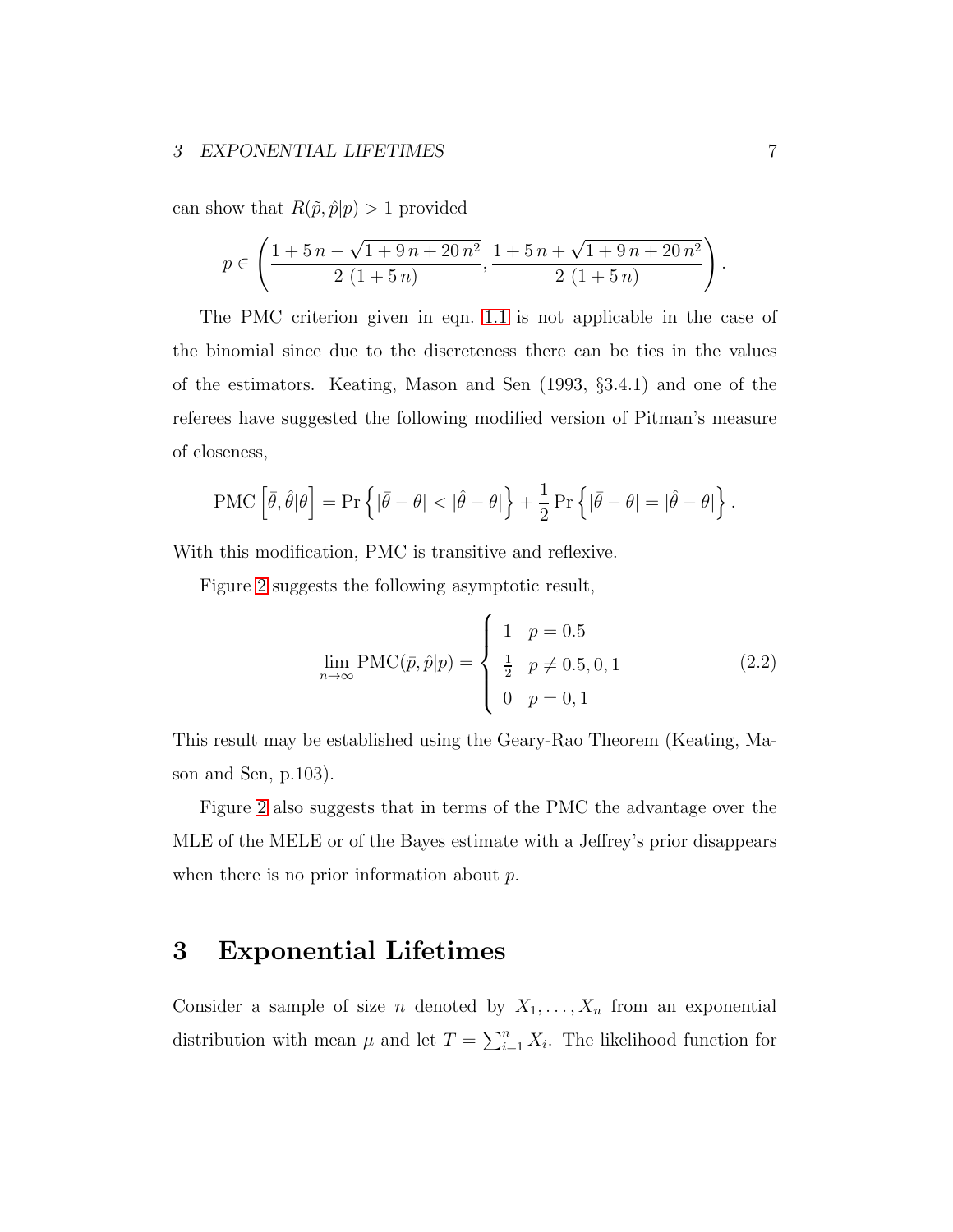#### 3 EXPONENTIAL LIFETIMES 8

 $\mu$  can be written  $L(\mu) = \mu^{-n} e^{-T/\mu}$ , the MLE of  $\mu$  is given by  $\hat{\mu} = T/n$  and the MELE of  $\mu$  is  $\bar{\mu} = T/(n-2)$ . The Jeffrey's prior for  $\mu$  can be taken as  $\mu^{-1}$  which produces a Bayesian estimate,  $\tilde{\mu} = T/(n - 1)$ .

A simple computation with Mathematica gives the relative efficiency,

$$
R(\bar{\mu}, \hat{\mu}) = \frac{1}{n} + \frac{-5 + n}{4 + n}
$$
  
=  $1 - \frac{8}{n} + \frac{36}{n^2} - \frac{144}{n^3} + \frac{576}{n^4} - \frac{2304}{n^5} + \mathcal{O}(\frac{1}{n})^6$ .

Similarly,  $R(\tilde{\mu}, \hat{\mu}) = 1 + 1/n + 4/(n+1)$ . Figure [3](#page-24-0) shows that the MELE can be much less efficient.

Since  $T$  has a standard gamma distribution with shape parameter  $n$  and scale parameter  $\mu$ , the PMC is easily evaluated using the Geary-Rao Theorem (Keating, Mason and Sen, 1993, p.103). Letting  $a = \bar{\mu}$  or  $a = \tilde{\mu}$ , we can write

$$
\text{PMC}(a,\hat{\mu}|\mu) = \int_0^{b\mu} \frac{e^{-x/\mu} x^{n-1} \mu^{-n}}{\Gamma(n)} dx
$$

where  $b = n(n-2)/(n-1)$  or  $b = 2n(n-1)/(2n-1)$  according as  $a = \bar{\mu}$ or  $a = \tilde{\mu}$ . Notice that without loss of generality we may take  $\mu = 1$  since  $PMC(\bar{\mu}, \hat{\mu}|\mu) = PMC(\bar{\mu}, \hat{\mu}|1)$ . From Figure [4,](#page-25-0)  $PMC(a, \hat{\mu}|\mu) < 0.5$  for both  $a = \bar{\mu}$  or  $a = \tilde{\mu}$ .

It is sometimes mistakenly thought that Theorem 4 or its Bayesian analogue guarantees that at least over some region of the parameter space, the MELE and the Bayes estimator will have outperform the MLE but this need not be the case.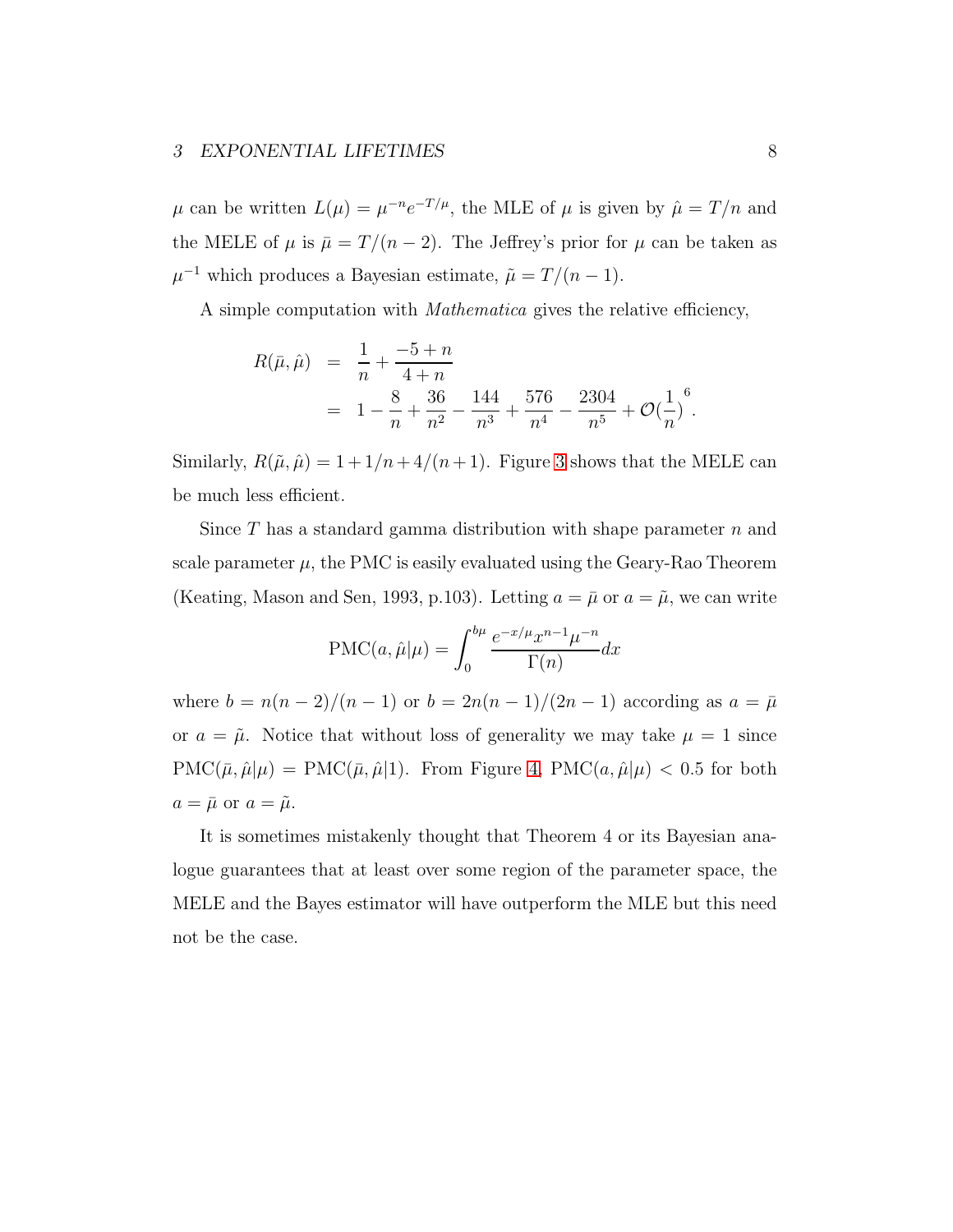# 4 MA(1) Process

### 4.1 Introduction

The MA(1) time series with mean  $\mu$  may be written  $Z_t = \mu + A_t + \theta A_{t-1}$ , where  $Z_t$  denotes the observation at time  $t = 1, 2, \ldots$  and  $A_t$ , the innovation at time t, is assumed to be a sequence of independent normal random variables with mean zero and variance  $\sigma_A^2$ . The parameter  $\theta$  determines the autocorrelation structure of the series and for identifiability we will assume that  $|\theta| \leq 1$ . When  $|\theta|$  < 1, the model is invertible (Brockwell and Davis, 1991, §3.1). For simplicity we will examine the case where  $\mu = 0$ . Such MA(1) models often arise in practical applications as the model for a differenced nonstationary time series. The non-invertible case  $\theta = 1$  occurs when a series is overdifferenced.

In large-samples, standard asymptotic theory suggests that the maximum likelihood estimate for  $\theta$ , denoted by  $\hat{\theta}$ , is approximately normal with mean  $\theta$  and variance  $(1 - \theta^2)/n$  where n is the length of the observed time series. Cryer and Ledolter (1981) established the somewhat surprising result that  $Pr{\hat{\theta} = \pm 1} > 0$ . This result holds for all finite *n* and for all values of  $\theta$ . For example when  $n = 50$ ,  $Pr{\hat{\theta} = 1 | \theta = 0} = 0.002$  and  $Pr{\hat{\theta} = 1 | \theta = 0.8}$ 0.13 (Cryer and Ledolter, 1981, Table 2). Let  $\bar{\theta}$  denote the mean likelihood estimate of  $\theta$ . In view of Theorem 1, this problem does not occur with  $\theta$ .

Now we will show that the MELE dominates the MLE both for the MSE and PMC criteria when  $n = 2$ . When  $n = 50$ , the MELE is better than the MLE unless the parameter  $\theta$  is very close to  $\pm 1$ . Since even the useless estimator obtained by ignoring the data and setting the estimate to 1 does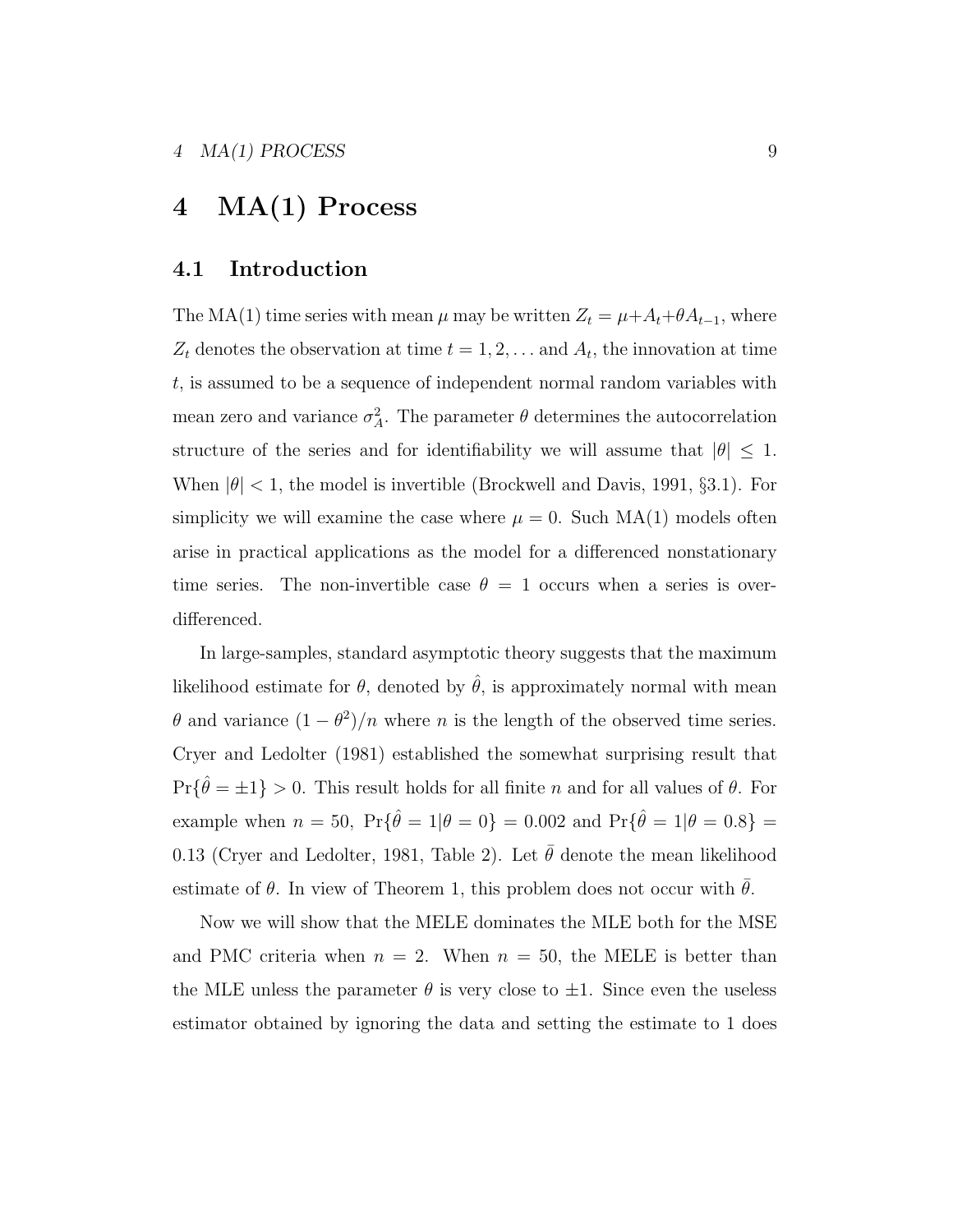better when  $\theta = 1$ , we can conclude that MELE is generally a better estimator. Further mean-square error computations which support this conclusion for other values of  $n$  are given by Quenneville (1993) and can be verified by the reader using the electronic supplement.

### 4.2 Exact Results for  $n = 2$

Given a Gaussian time series of length  $2, Z_1, Z_2$ , generated from the first-order moving average equation  $Z_t = A_t - \theta A_{t-1}$ , where  $A_t$  are independent normal random variables with mean zero and variance  $\sigma_A^2$ . Let  $W = -Z_1 Z_2/(Z_1^2 +$  $Z_2^2$ ). Then given data,  $Z_1, Z_2$ , the exact concentrated likelihood function for  $\theta$  is (Cryer and Ledolter, 1981; Quenneville, 1993),

$$
L(\theta|W) = \frac{\sqrt{1 + \theta^2 + \theta^4}}{1 + \theta^2 - 2\theta W}
$$

and

$$
\hat{\theta} = \begin{cases}\n-1 & W \in [-0.5, -0.25] \\
\frac{1 - \sqrt{1 - 16W^2}}{4W} & W \in (-0.25, 0.25), W \neq 0 \\
0 & W = 0 \\
1 & W \in [0.25, 0.5].\n\end{cases}
$$

Unfortunately  $\bar{\theta}$ , cannot be evaluated symbolically. However using NIntegrate we can obtain it numerically. Numerical evaluation suggests that  $\theta$ is either a linear or close to a linear function of  $W$ . To speed up our computations for the mean-square error of  $\bar{\theta}$ , we use the **FunctionInterpolation** in Mathematica to construct  $\bar{\theta} = \bar{\theta}(W)$ . The MSE and PMC for  $\bar{\theta}$  and  $\hat{\theta}$  are easily evaluated numerically using the pdf of  $W$ ,  $f_W(x)$ , derived by Quenneville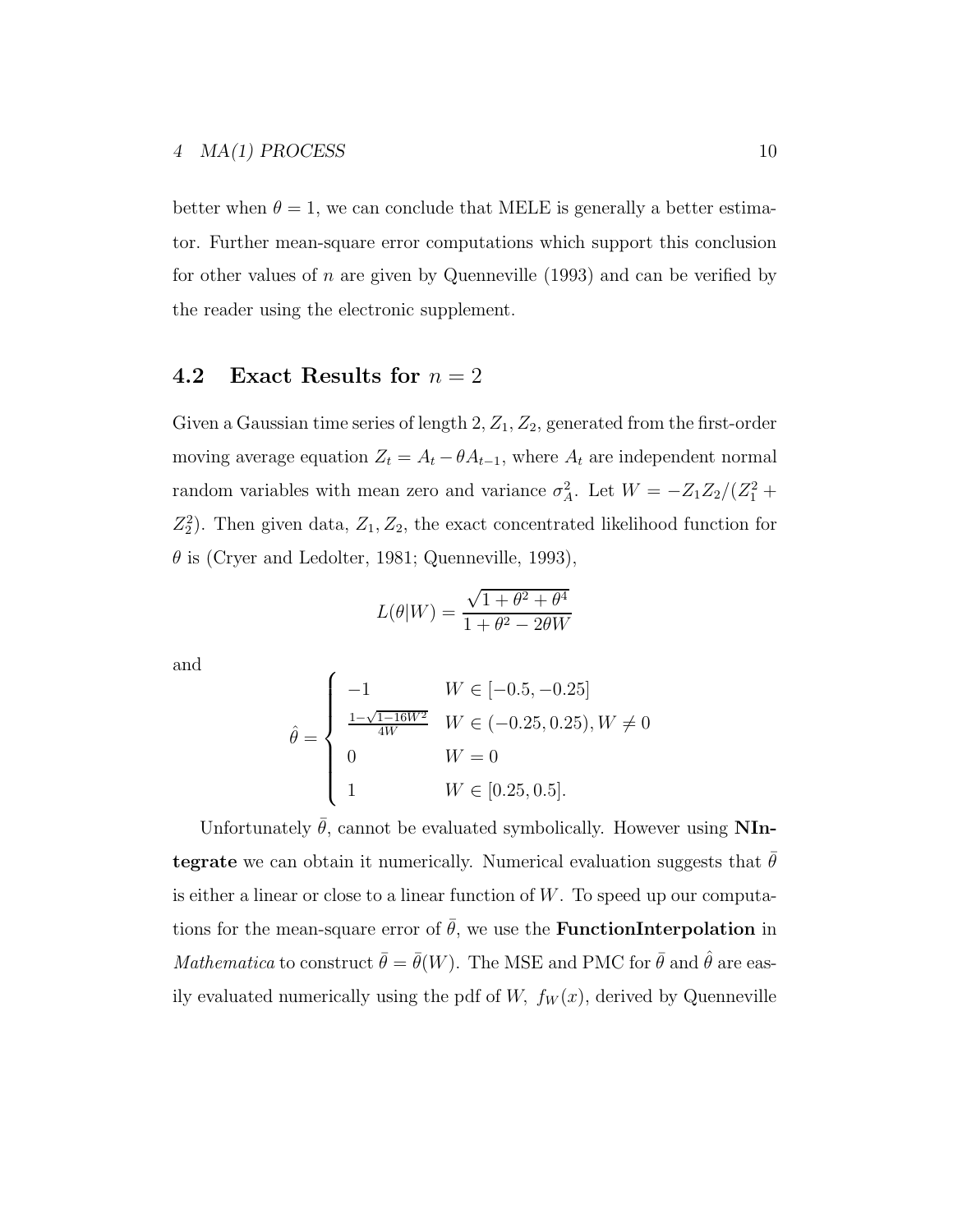### 4 MA(1) PROCESS 11

(1993),

$$
f_W(x) = \frac{2\sqrt{1+\theta^2+\theta^4}}{\pi\sqrt{1-4x^2}(1+\theta^2-2\theta x)}, \ |x| \le 1/2.
$$

From Figures [5](#page-25-1) and [6,](#page-26-0) it is seen that both the MELE and Bayesian estimator dominate the MLE both for the MSE and PMC criteria. The MELE is slightly better according to the MSE but according to the PMC the Bayes estimator is slightly better than the MELE.

### 4.3 Exact Symbolic Likelihood

Consider the MA(1) process defined by  $Z_t = A_t - \theta A_{t-1}$ , where  $A_t$  is assumed to be normal and independently distributed with mean zero and variance  $\sigma_A^2$ . Given *n* observations  $Z' = (Z_1, \ldots, Z_n)$  the exact log likelihood function of an ARMA process can be written (Newbold, 1974),

$$
\log L(\theta, \sigma_A^2) = -\frac{n}{2} \log(\sigma_A^2) - \frac{1}{2} \log(D) - \frac{1}{2\sigma_A^2} S(\theta),
$$

where  $h' = (1, \theta, \theta^2, \dots, \theta^n)$ ,  $D = h'h$  and

$$
S(\theta) = (Lz - hh'Lz/D)'(Lz - hh'Lz/D),
$$

where L is the  $(n+1)$  by n matrix,

$$
L = \left(\begin{array}{ccccc} 0 & 0 & 0 & \ldots & 0 & 0 \\ 1 & 0 & 0 & \ldots & 0 & 0 \\ \theta & 1 & 0 & \ldots & 0 & 0 \\ \theta^2 & \theta & 1 & \ldots & 0 & 0 \\ \vdots & \vdots & \vdots & \ldots & \vdots & \vdots \\ \theta^{n-2} & \theta^{n-3} & \theta^{n-4} & \ldots & 1 & 0 \\ \theta^{n-1} & \theta^{n-2} & \theta^{n-3} & \ldots & \theta & 1 \end{array}\right).
$$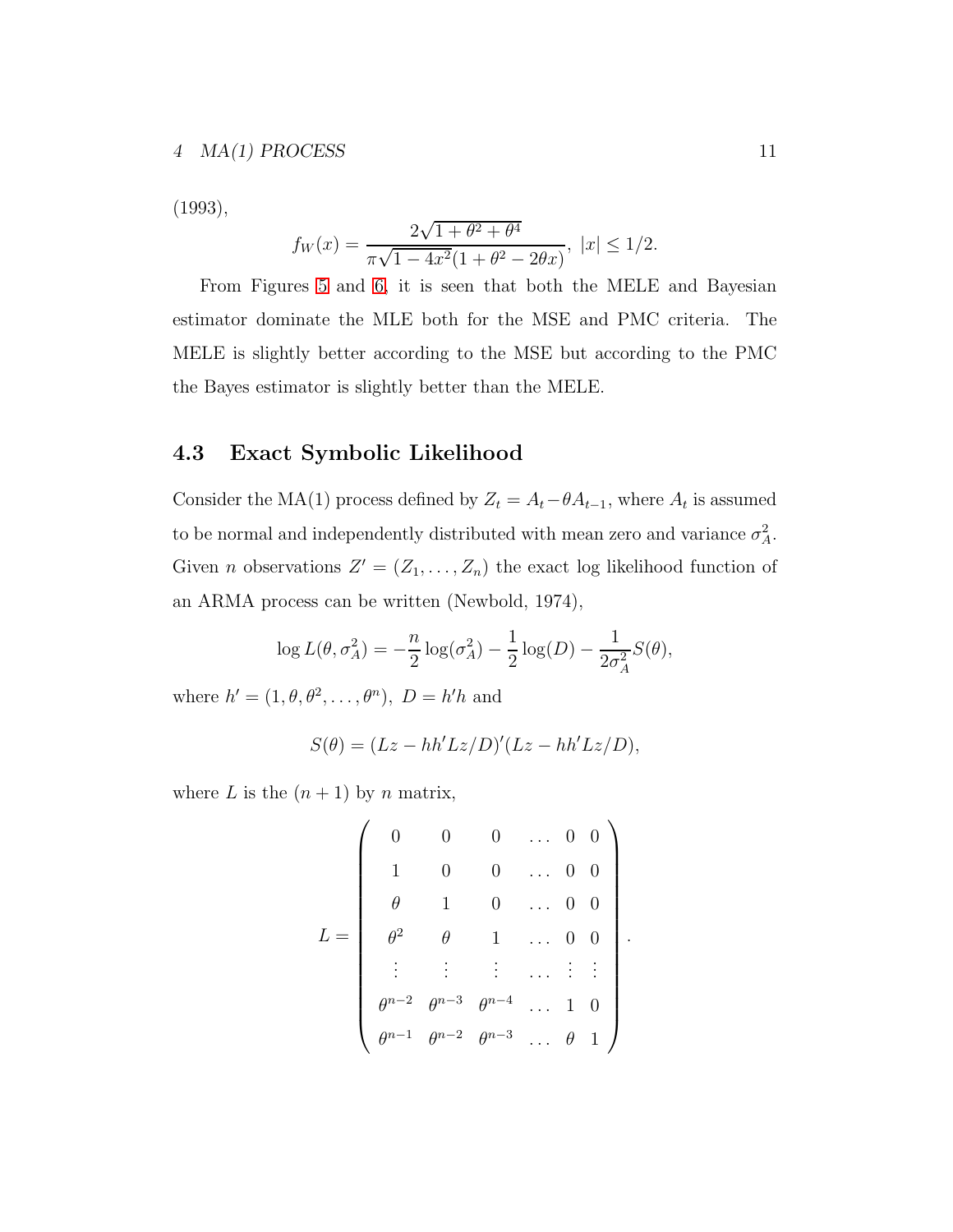### 4 MA(1) PROCESS 12

Maximizing over  $\sigma_A^2$  the concentrated log likelihood is given by

$$
\log L_M(\theta) = -\frac{n}{2} \log \left[ S(\theta)/n \right] - \frac{1}{2} \log(D).
$$

This expression for the concentrated loglikelihood is just as easy to write in Mathematica notation as it is in ordinary mathematical notation. Moreover, it can be evaluated symbolically or numerically.

```
LogLikelihoodMA1[t_, z_] :=
    Module[{n = Length[z], Lz, h, detma1, v, Sumsq},
      Lz = \text{Join}[\{0\},Table[Sum[z[[i]]] t^(j-i), \{i, 1, j\}], \{j, 1, n\}]];
      h = Table[t^j, {j, 0, Length[z]}];\text{detma1} = h. h;
      v = -h . Lz/detma1;
      Sumsq = (Lz + h v). (Lz + h v);
      -n/2 Log[Sumsq/n /. t -> t] -
        1/2 Log[detma1 /. t -> t]
    ];
```
### 4.4 Efficient Numeric Likelihood Computations

Newbold's algorithm can be made much more efficient when only numerical values of the log likelihood are needed by using the Mathematica Compiler and by re-writing the calculations involved to make more use of efficient Mathematica functions such as NestList, FoldList and Apply. First consider the computation of the vector  $Lz$  which is of length  $n + 1$ . After some simplifications, we see that  $Lz = (\alpha_j)'$ , where  $\alpha_0 = 0$  is the first element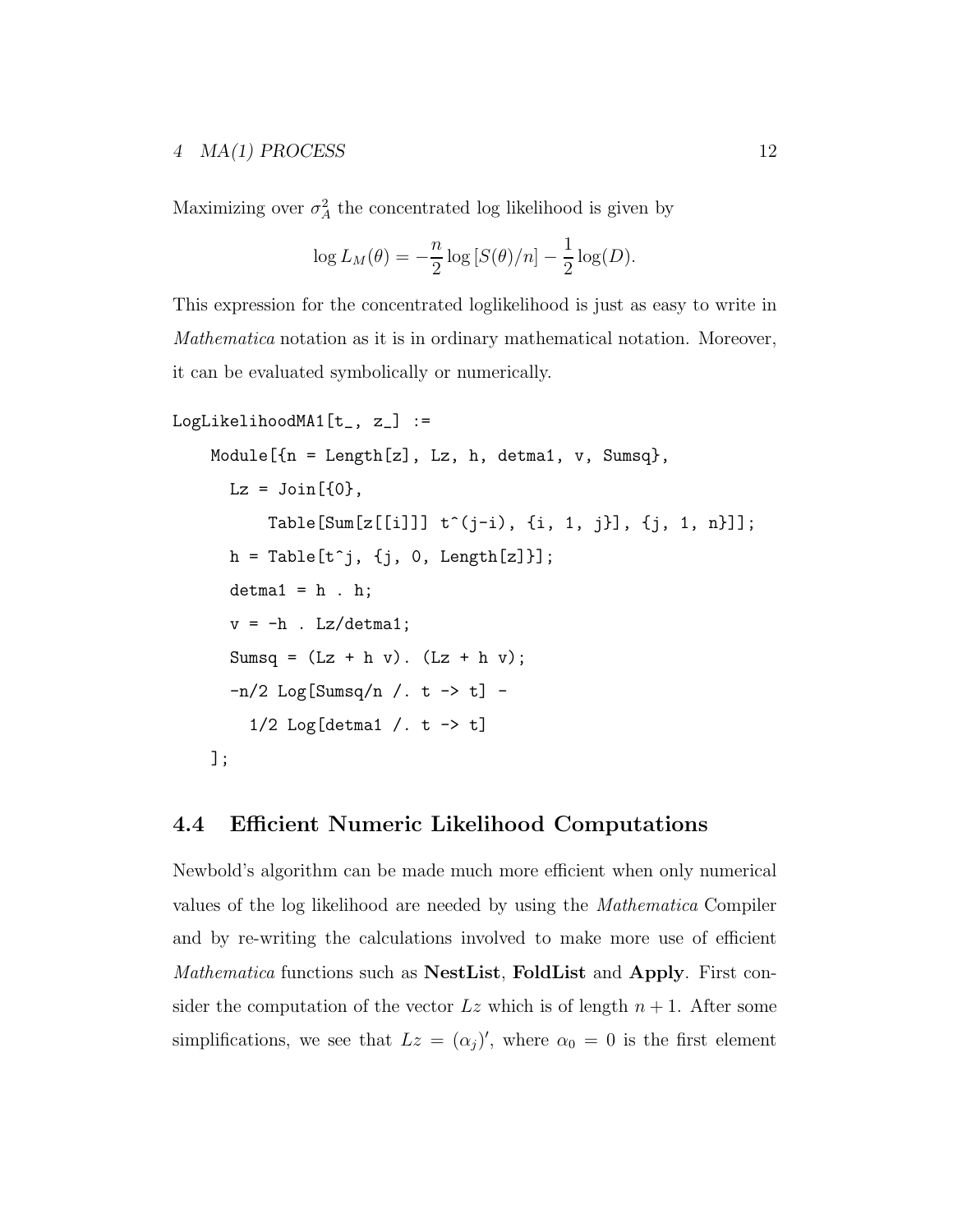and the remaining elements are defined recursively by  $\alpha_j = \theta \alpha_{j-1} + Z_j$ ,  $j =$  $1, 2, \ldots, n$ , where  $Z_0 = 0$ . This computation is efficiently performed by *Math*ematica's FoldList. When we are just interested in numerical evaluation we use the compile function to generate native code which runs much faster.

```
GetLz=Compile[{{t,_Real},{z, _Real, 1}},
  FoldList[(#1 t + #2) & 0, z]];
```
The determinant,  $D = 1 + \theta^2 + \theta^4 + \ldots + \theta^{2n}$ , is efficiently computed using NestList to generate the individual terms and then summing.

```
DetMA =Compile[{{t,_Real},{n, _Integer}},
  Apply[Plus,NestList[#1 t &,1,n]^2]];
```
Next, we evaluate the term  $hLz/D$ . Since  $hLz = \theta \alpha_1 + \theta^2 \alpha_2 + \ldots + \theta^n \alpha_n$ we can use Horner's Rule to efficiently compute this sum. Horner's Rule is implemented in Mathematica using the function Fold.

```
Getu0 =Compile[{{t,_Real},{Lz, _Real, 1},{detma, _Real}},
       -Fold[#1 t + #2k, 0, Reverse[Lz]]/detma];
```
The computation of the sum of squares function  $S(\theta) = (Lz-hh'Lz/D)'(Lz-\theta)$  $hh'Lz/D$ ) is straightforward. The *Mathematica* compiler can be used to optimize the vector computations.

```
GetSumSq =
```
Compile[{{t,\_Real},{Lz, \_Real, 1},{u, \_Real},{n, \_Integer}}, Apply[Plus,(Lz+NestList[#1 t &,1,n] u)^2]];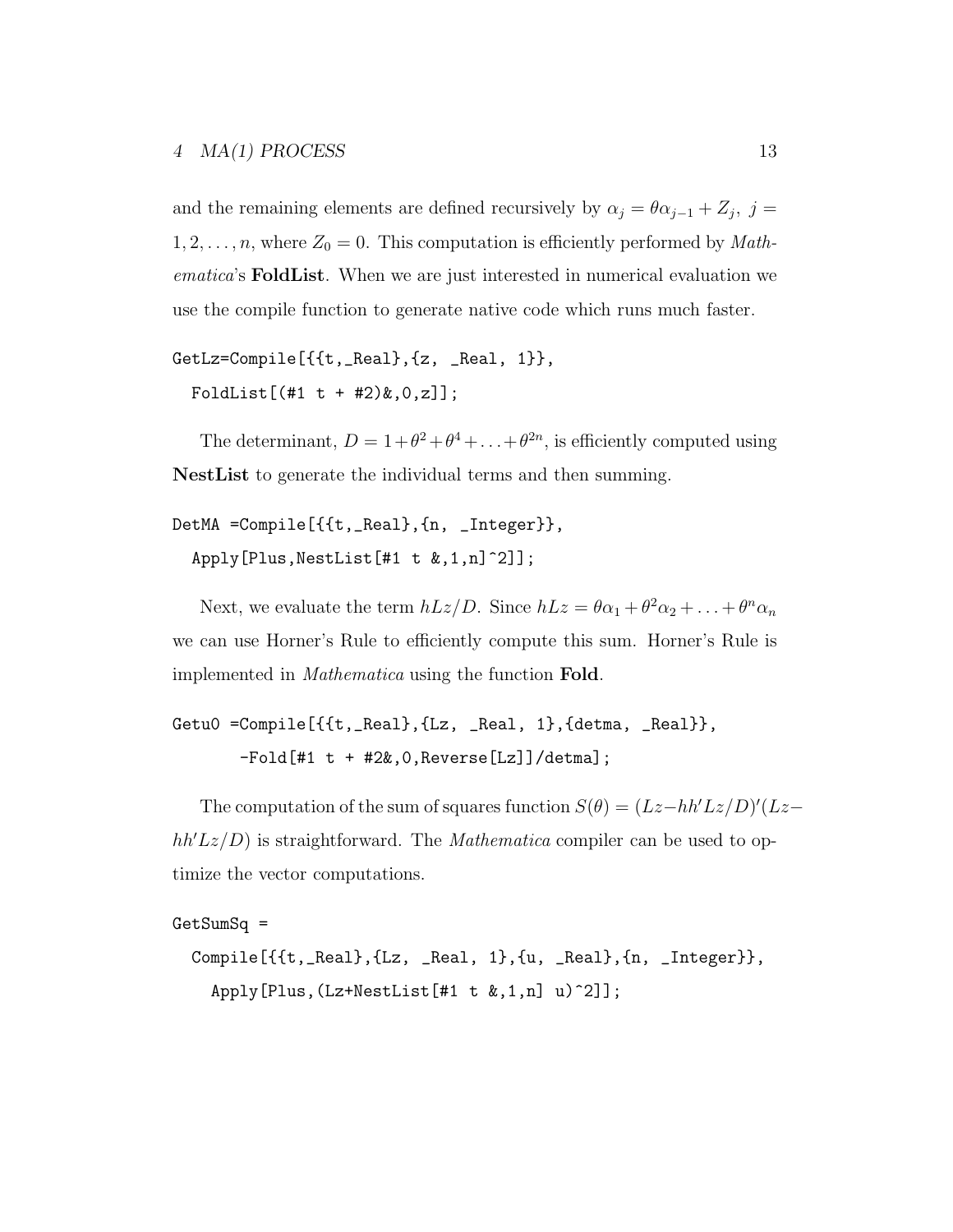Finally, the concentrated loglikelihood function is defined. The computation speed is increased by about a factor of 50 times when  $n = 50$  and is even larger for larger n.

```
logLMA1F[t_, z_'] :=
 Module[{n=Length[z]},
    Lz=GetLz[t,z];
    detma=DetMA[t,n];
    u=Getu0[t,Lz,detma];
    S=GetSumSq[t,Lz,u,n];
    -(1/2) Log[detma]- (n/2)Log[S/n]];
```
This function can be maximized using Mathematica's nonlinear optimization function FindMinimum.

The mean likelihood estimate  $\bar{\theta}$  can be evaluated using **NIntegrate**.

```
Meanle[z_]:=NIntegrate[t E^logLMA1F[t, z],{t,-1,1}]/
   NIntegrate[E^logLMA1F[t, z],{t,-1,1}]
```
Notice that in the above expression the loglikelihood function is evaluated separately in both the numerator and denominator. Hence, we can save function evaluations by using our own numerical quadrature routine.

```
SimpsonQuadratureWeights[k_,a_, b_]:=
  With [{h=(2 k)}/3],{a+(b-a)Range[0,2 k]/(2k),
   Prepend[Append[Drop[Flatten[Table[{4,2},{k}]],{-1}],1],1]}]
```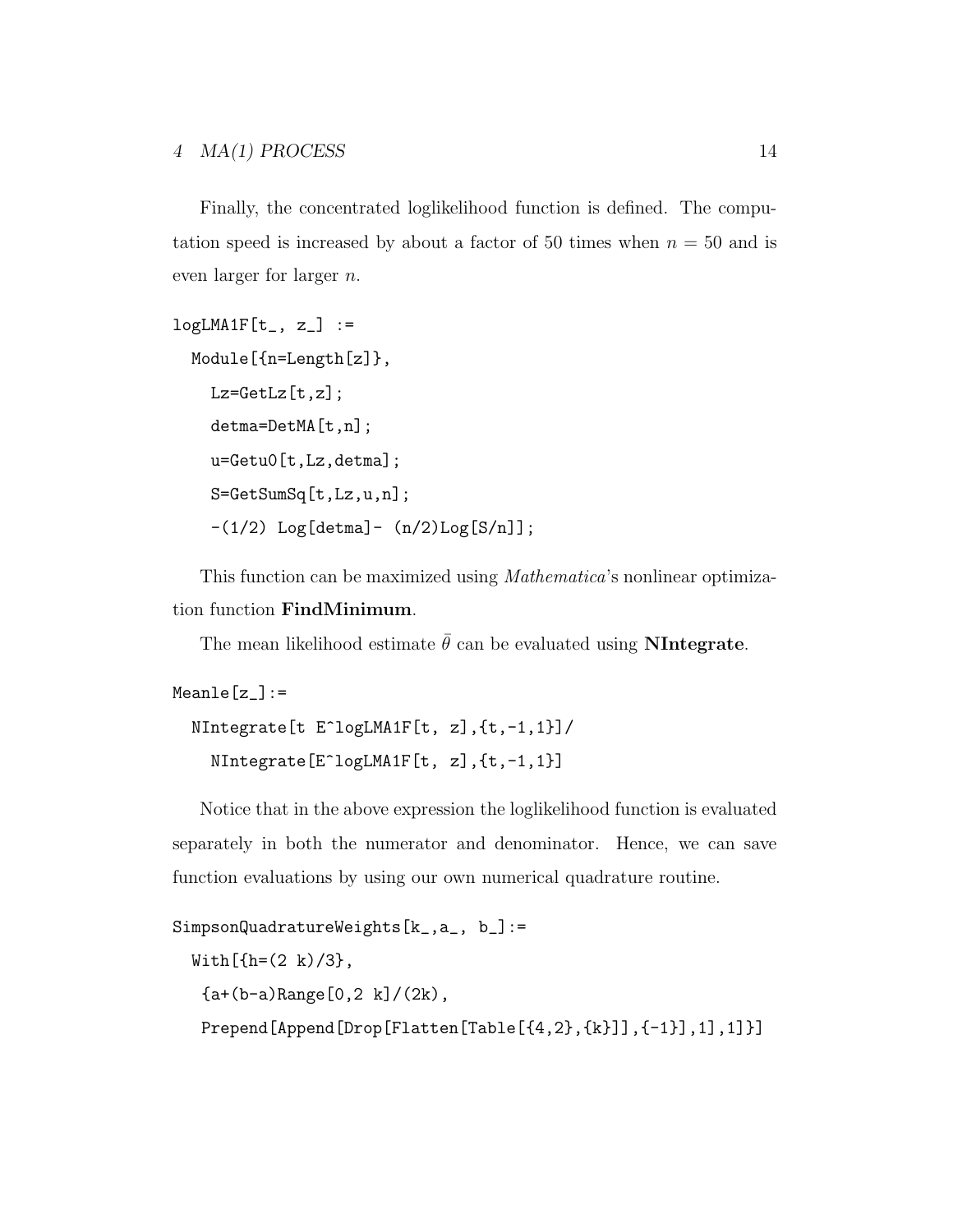{X,W}=SimpsonQuadratureWeights[100,-1,1];

```
GETMEANLEF=
  Compile[{{z, _Real, 1},
           {W, _Real, 1},{X, _Real, 1},{f, _Real, 1}},
           Plus@@(X f)/Plus@@f];
MEANLET[Z_]:=With[{f=Plus@@W E^(logLMA1F[#1,z]&/@X)},
    GETMEANLEF[z,W,X,f]];
```
Our tests indicate acceptable accuracy and about a 70% improvement in speed as compared with *Mathematica*'s more sophisticated **NIntegrate** function.

### 4.5 Simulation Results for  $n = 50$

Using the Mathematica algorithms for the MLE and MELE derived above, we determined 99.9% confidence intervals for  $R(\bar{\theta}, \hat{\theta})$  and  $\text{PMC}(\bar{\theta}, \hat{\theta})$  based on  $10^4$ simulations for each of the 41 parameter values  $\theta = -1, -0.95, -0.90, \ldots, 0.95, 1.$ Figures [7](#page-26-1) and [8](#page-27-0) show that the MELE dominates except for the cases  $\theta =$  $\pm 1, \pm 0.95$ . We can safely conclude that the MELE is a better overall estimator than the MLE. Of course, as already pointed out another cogent reason for preferring the MELE to the MLE is that it does not produce noninvertible models.

If prior information is available then even better results can be obtained. Marriott and Newbold (1998) have developed an ingenious approach to the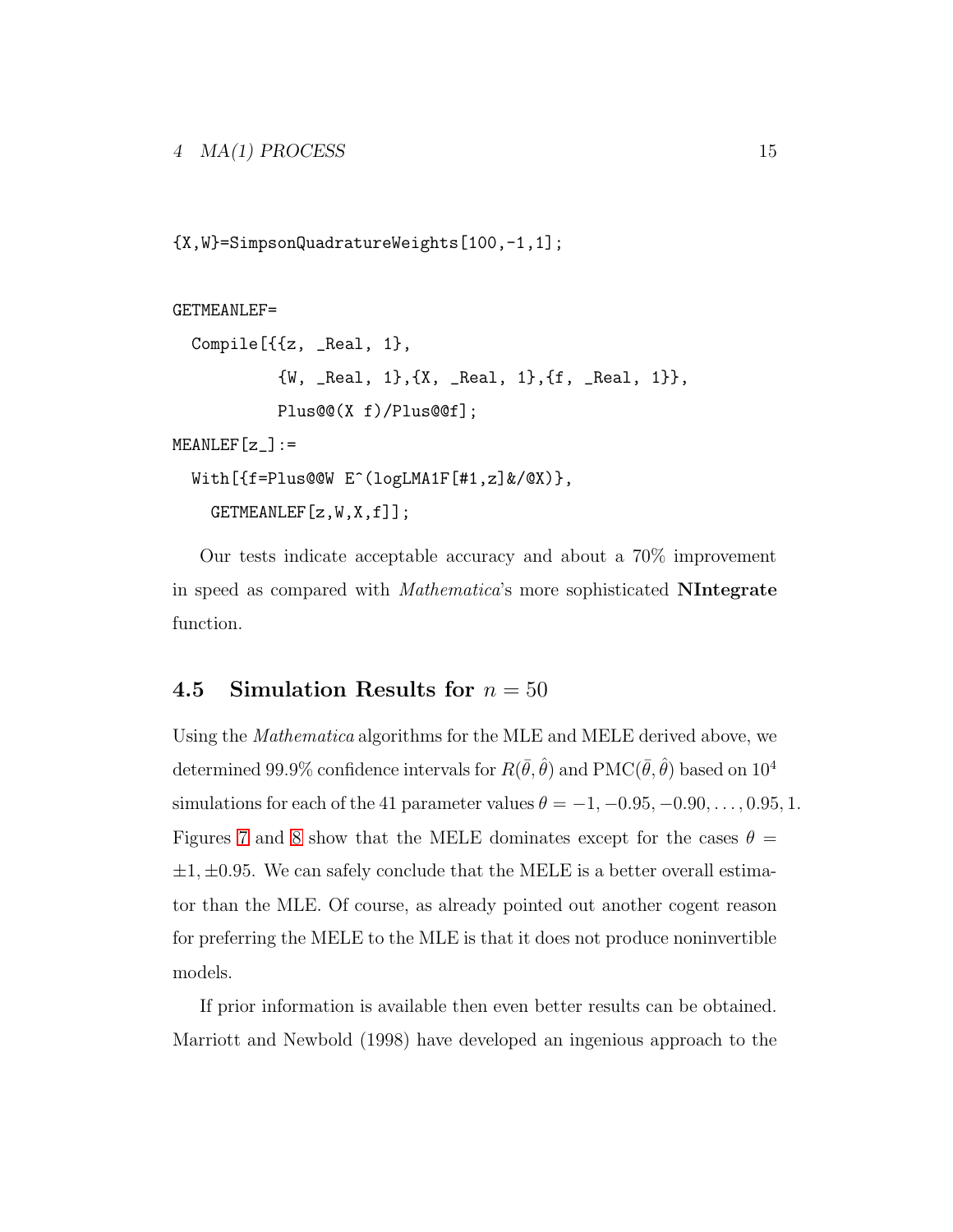unit root problem in time series by noting this fact.

The simulations were repeated with the mean  $\mu$  estimated by the sample average and there was no major change is results. The reader may like compare the estimators for other values of n using the *Mathematica* functions available in the electronic supplement.

In the standard Bayesian analysis of the  $MA(1)$  model the prior is given by (Box and Jenkins, 1976, p. 250–258)

$$
\pi(\theta) = 1/\sqrt{1 - \theta^2}.
$$

The computations were repeated using this prior and as shown in Figures [9](#page-28-0) and [10](#page-29-0) the Bayes estimate with a Jeffrey's prior performs about the same as the MELE.

# 5 Concluding Remarks

Previously Copas (1966) found that for AR(1) models, the MELE had lower MSE over much of the parameter region. Our results show that for the  $MA(1)$ the improvement is even somewhat better. The MSE is lower over a broader range and the piling-up effect on the MLE is avoided. Quenneville (1993) investigated the small sample properties of the MELE for many other time series models and gave a general algorithm for the MELE in ARMA models and found that in many cases the MELE produced estimates with smaller MSE over most of the parameter region. This work is further extended to state space prediction in Quenneville and Singh (1999).

We would also like to mention that in our opinion *Mathematica* provides an excellent and indeed unparalled environment for many types of fundamen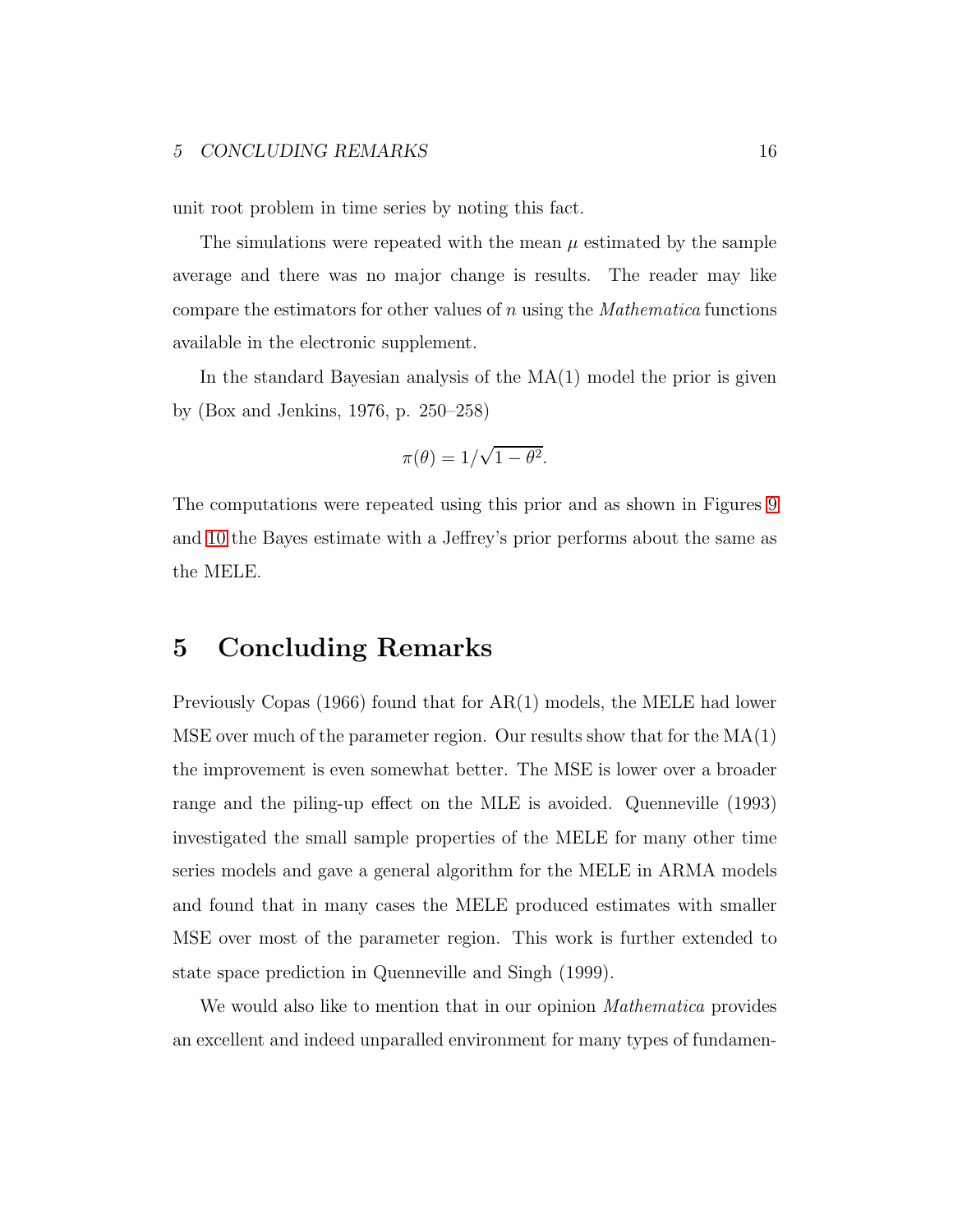tal mathematical statistical research. In comparison, no other computing environment provides such high quality capabilities *simultaneously* in: symbolics, numerics, graphics, typesetting and programming. The importance of a powerful user-oriented programming language for researchers is sometimes lacking in other environments. Stephan Wolfram once said that in his opinion the APL computing language had many good ideas in this direction and that Mathematica has incorporated all these capabilities and much more. A partial check on this is given in McLeod (1999) where it was found that most APL idioms could be more clearly expressed in Mathematica.

However, for applied statistics and data analysis, Splus may still be advantageous due to the wide usage by researchers and the high quality functions for advanced statistical methods that are available with Splus and in the associated infrastructure. From the educational viewpoint though this advantage may not be so important since many students and researchers like to understand the principles involved and with Mathematica it is as easy to write out the necessary functions in *Mathematica* notation as it would be to explain the procedures in a traditional mathematical notation.

# 6 References

- 1. Andrews, D.F. (1997) Asymptotic expansions of moments and cumulants. Technical Report.
- 2. Andrews, D.F. and Stafford, J.E. (1993) Tools for the symbolic computation of asymptotic expansions. Journal of the Royal Statistical Society, B 55, 613–627.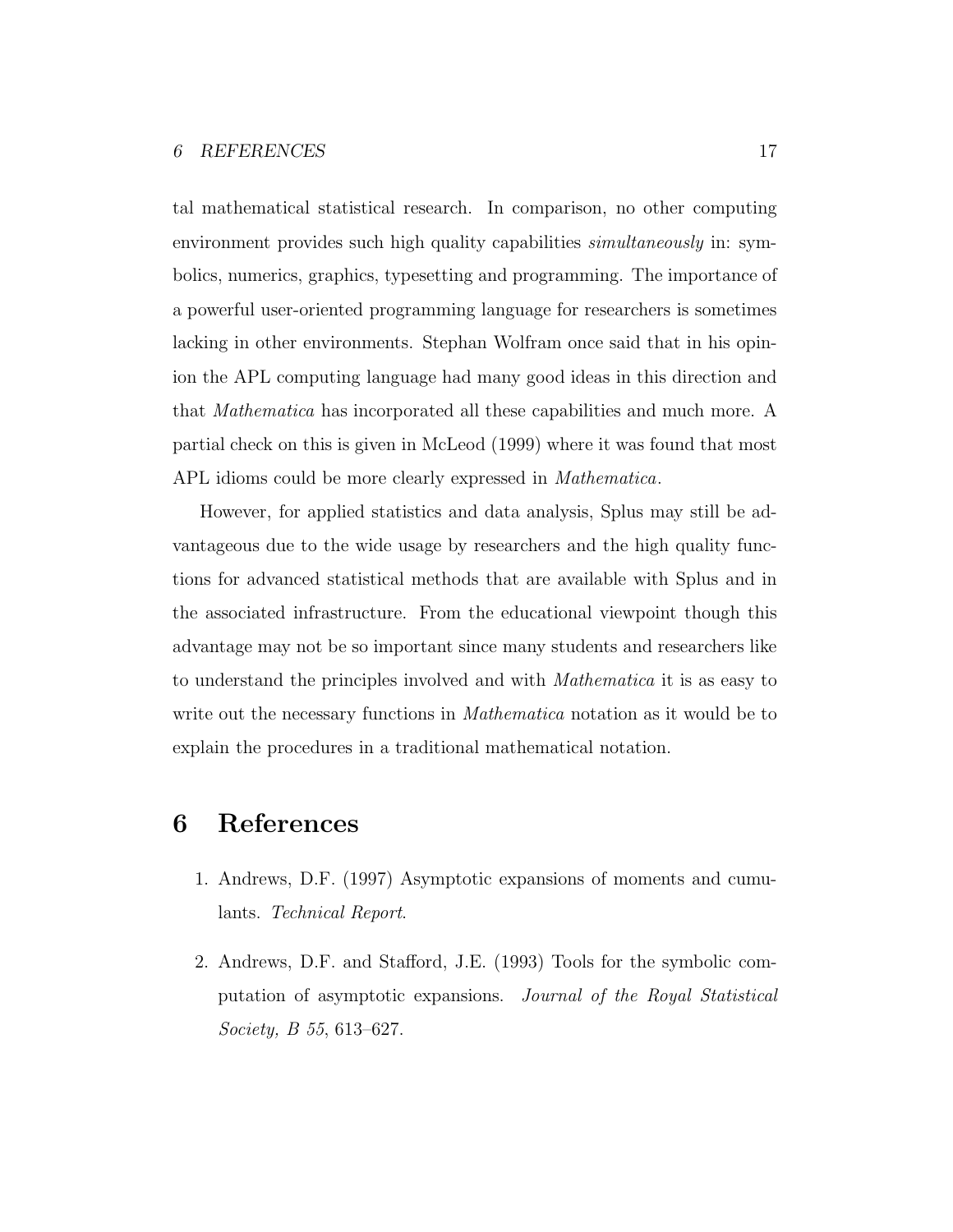- 3. Barnard, G.A., Jenkins, G.M. and Winsten, C.B. (1960) Likelihood inference and time series Journal of the Royal Statistical Society Series A 125, 321–372.
- 4. Borowski, E.J. and Borwein, J.M. (1991) The HarperCollins Dictionary of Mathematics. New York: HarperCollins.
- 5. Box, G.E.P. and Jenkins, G.M. (1976) Time Series Analysis: Forecasting and Control. San Francisco: Holden-Day.
- 6. Box, G.E.P. and Tiao, G.C. (1973) Bayesian Inference in Statistical Analysis. Reading: Addison-Wesley.
- 7. Brockwell, P.J. and Davis, R.A. (1991) Time Series Theory and Methods. New York: Springer-Verlag.
- 8. Cabrera, J. F. (1989) Some experiments with maximum likelihood estimation using symbolic manipulations. Proceedings of the 21st Symposium on the Interface of Statistics and Computer Science, Edited by K. Berk.
- 9. Copas, J. B. (1966) Monte Carlo results for estimation in a stable Markov time series. Journal of the Royal Statistical Society, A 129, 110–116.
- 10. Cryer, J.D. and Ledolter, J. (1981) Small-sample properties of the maximum likelihood estimator in the first-order moving average model. Biometrika, 68, 691–694.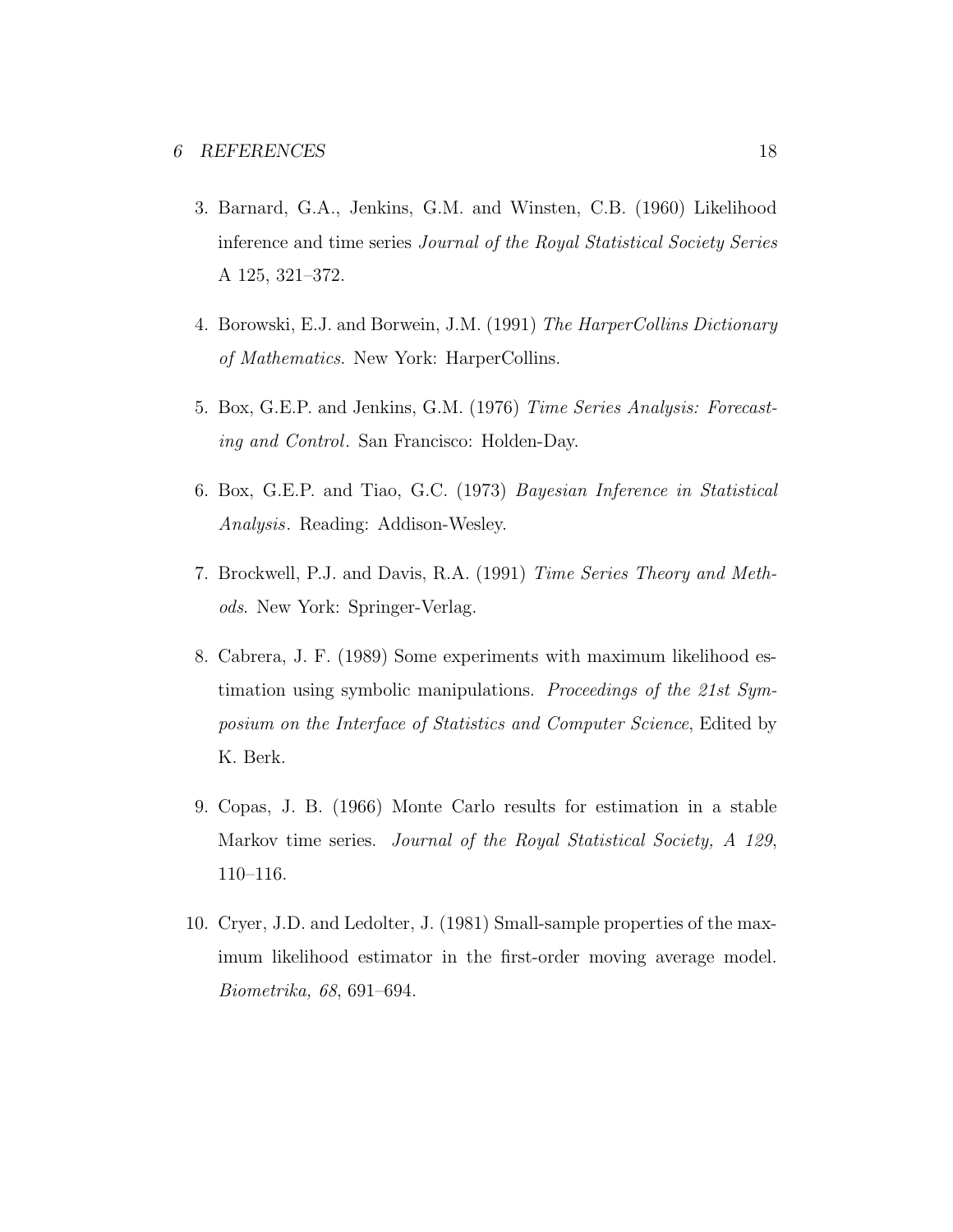- 11. Currie, I.D. (1995) Maximum likelihood estimation and Mathematica. it Applied Statistics, 44, 379–394.
- 12. Dempster, A.P. (1998) Logicist statistics I. Models and modeling. Statistical Science 13, 248–276.
- 13. Johnson, N.I. and Kotz, S. (1972) it Distributions in Statistics: Discrete Distributions. New York: Wiley.
- 14. Keating, J.P., Mason, R.L. and Pranab, K.S. (1993) Pitman's Measure of Closeness. Philadelphia: SIAM.
- 15. Newbold, P. (1974) The exact likelihood function for a mixed autoregressivemoving average process. Biometrika, 61, 423–426.
- 16. McLeod, A.I. (1999) APL-idioms in Mathematica. http://www.stats.uwo.ca/mcleod/epubs/id
- 17. McLeod, A.I. and Quenneville, B. (1999) Mathematica notebooks to accompany Mean likelihood estimation. [http://www.stats.uwo.mcleod/epubs/mele.](http://www.stats.uwo.mcleod/epubs/mele)
- 18. Marriott, J. and Newbold, P. (1998) Bayesian comparison of ARIMA and stationary ARMA models, International Statistical Review 66, 323–336.
- 19. Pitman, E.J.G. (1937) The closest estimates of statistical parameters, Proceedings of the Cambridge Philosophical Society 33, 212–222. Biometrika 30, 391–421.
- 20. Pitman, E.J.G. (1938) The estimation of the location and scale parameters of a continuous population of any given form, *Biometrika* 30, 391–421.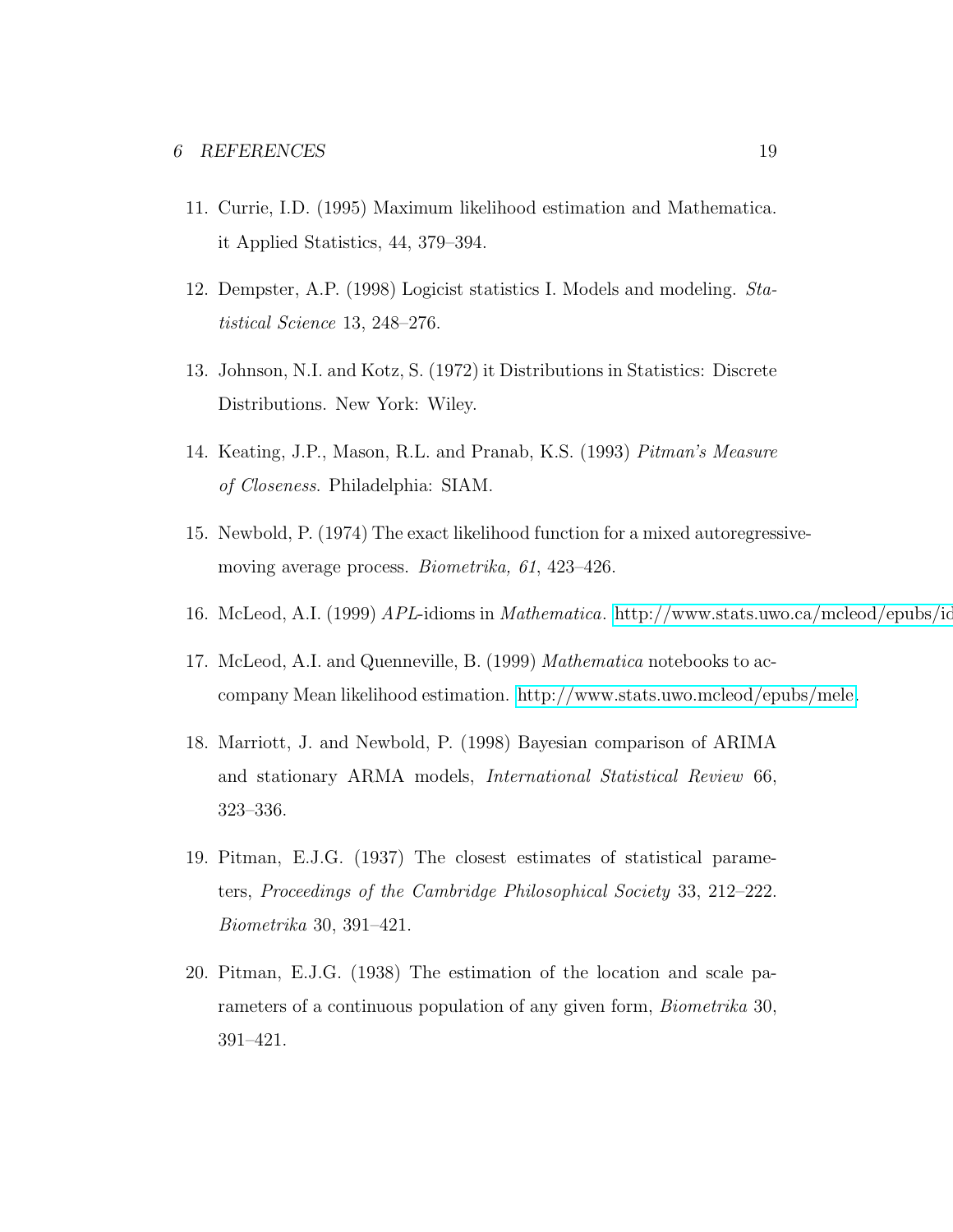- 21. Quenneville, B. (1993) Mean Likelihood Estimation and Time Series Analysis. Ph.D. Thesis, University of Western Ontario.
- 22. Quenneville, B. and Singh, A.C. (1999) Bayesian prediction MSE for state space models with estimated parameters. Journal of Time Series Analysis (to appear).
- 23. Ritov, Y. (1990) Asymptotic efficient estimators of the change point with unknown distributions. The Annals of Statistics 18, 1829–1839.
- 24. Rubin, H. and Song, K.S. (1995) Exact computation of the asymptotic efficiency of the maximum likelihood estimators of a discontinuous signal in a Gaussian white noise. The Annals of Statistics 23, 732–739.
- 25. Stafford, J.E. and Andrews, D.F. (1993) A symbolic algorithm for studying adjustments to the profile likelihood. Biometrika, 80, 715– 730.
- 26. Stafford, J.E., Andrews, D.F. and Wang, Y. (1994) Symbolic computation: a unified approach to studying likelihood. Statistics and Computing, 4, 235–245.
- 27. Tanner, M.A. (1993) Tools for Statistical Inference. New York: Springer-Verlag.
- 28. Wolfram, S. (1996) Mathematica. Champaign: Wolfram Research Inc.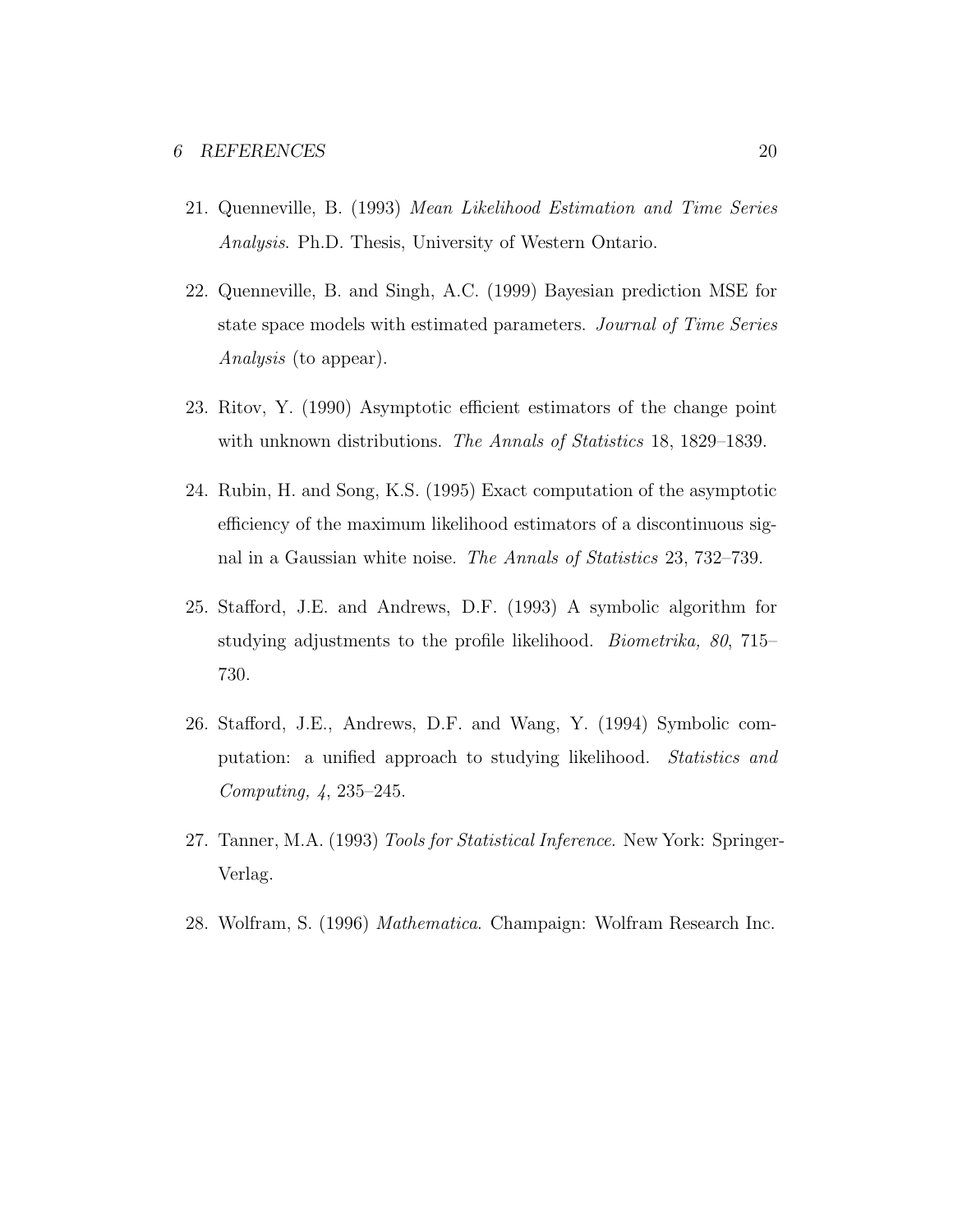

<span id="page-22-0"></span>Figure 1: Relative efficiency of alternative binomial estimators. Top panel: MELE, relative efficiency,  $R(\bar{p}, \hat{p}|p)$  for  $n = 10, 30$ . Bottom panel: Bayes estimator with Jeffrey's prior, relative efficiency,  $R(\tilde{p}, \hat{p}|p)$  for  $n = 10, 30$ .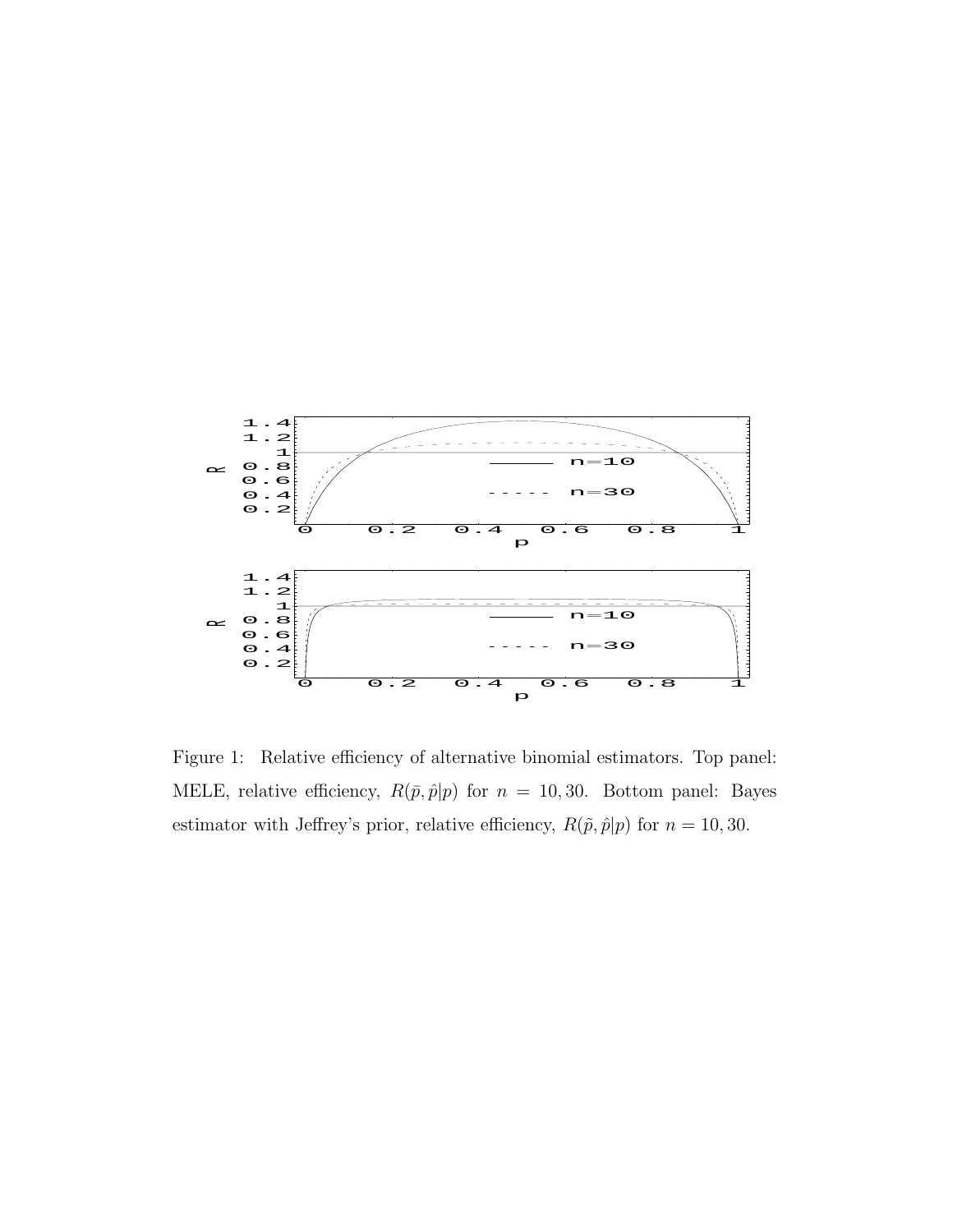

<span id="page-23-0"></span>Figure 2: Pitman measure of closeness for alternative binomial estimators. Top panel: MELE,  $PMC(\bar{p}, \hat{p}|p)$  for  $n = 10, 30$ . Bottom panel: Bayes estimator with Jeffrey's prior  $PMC(\tilde{p}, \hat{p}|p)$  for  $n = 10, 30$ .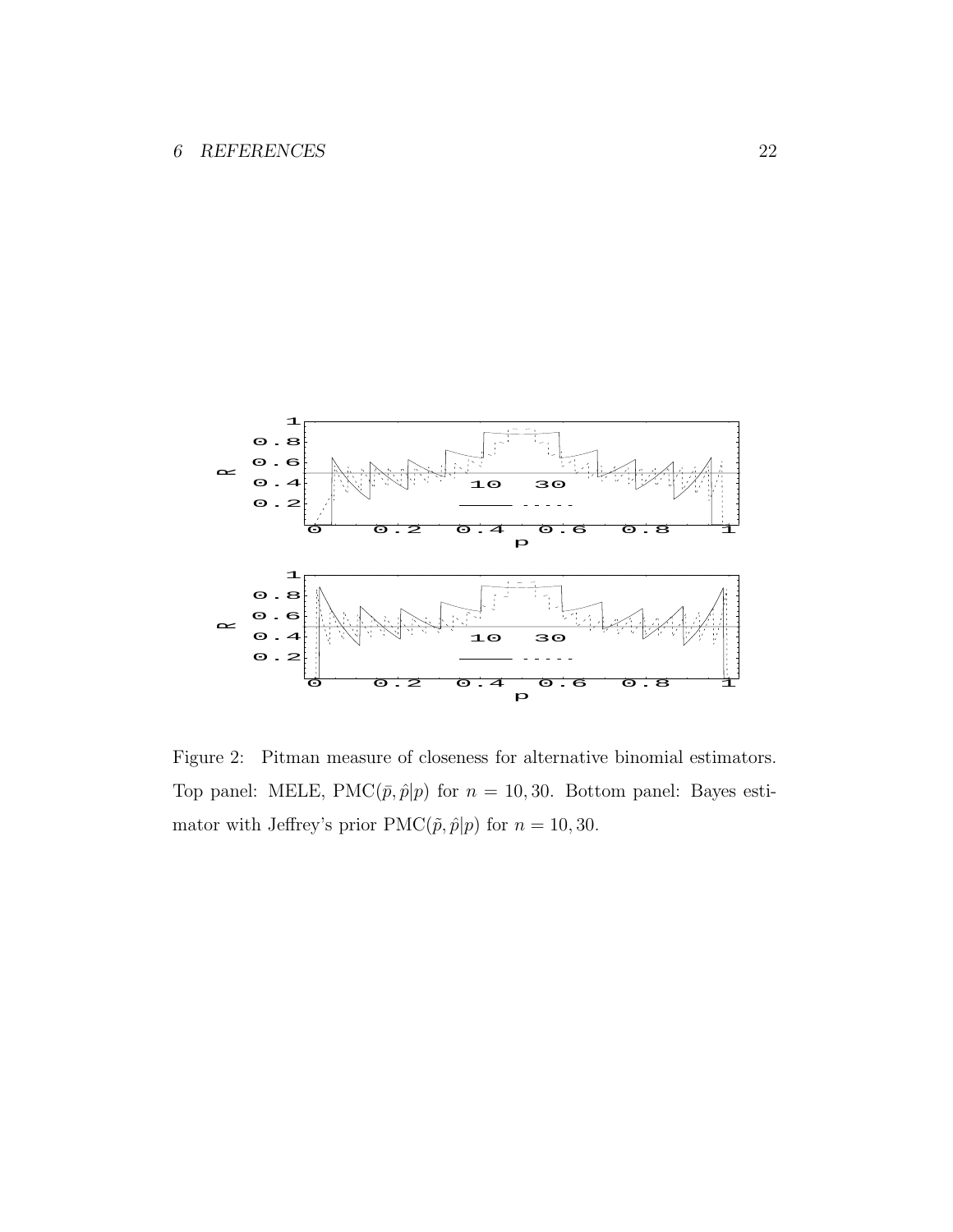

<span id="page-24-0"></span>Figure 3: Relative efficiency  $R$  of the MELE and Bayes estimator vs the MLE of the mean  $\mu$  in a random sample of size n from an exponential distribution.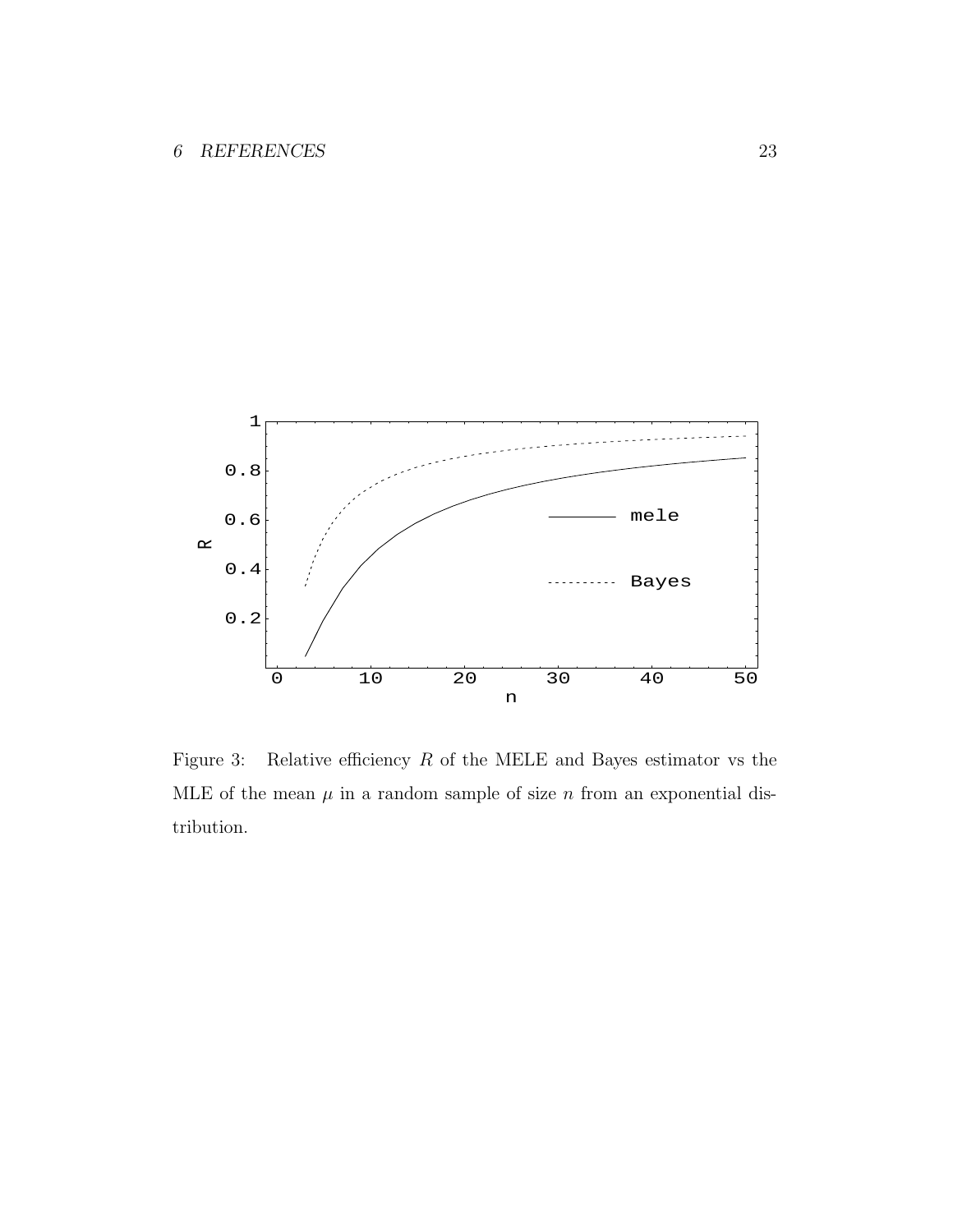

<span id="page-25-0"></span>Figure 4: Pitman Measure of Closeness, PMC, of the MELE and Bayes estimator vs the MLE of the mean  $\mu$  in a random sample of size n from an exponential distribution.



<span id="page-25-1"></span>Figure 5: Relative efficiency,  $R$ , of MELE and Bayes estimator with Jeffrey's noninformative prior in the  $MA(1)$  model with  $n = 2$ .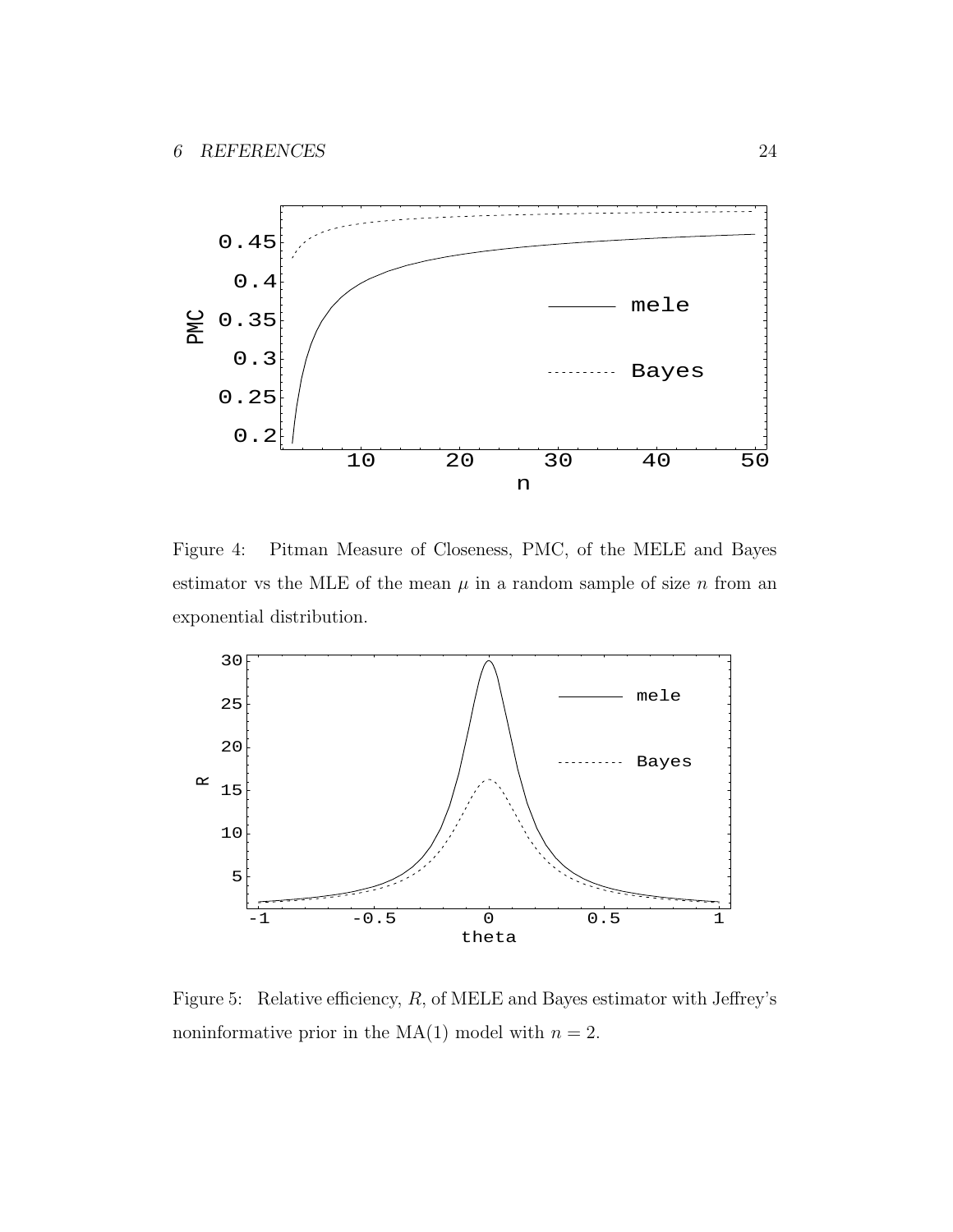

<span id="page-26-0"></span>Figure 6: Pitman measure of closeness, PMC, of MELE and Bayes estimator with Jeffrey's noninformative prior in the  $MA(1)$  model with  $n = 2$ .



<span id="page-26-1"></span>Figure 7: Empirical relative efficiency based on  $10^4$  simulations of the MA(1) with  $\mu = 0$  and  $n = 50$ . The length of the thick vertical lines indicate a 99.9% confidence interval for  $R(\bar{\theta}, \hat{\theta})$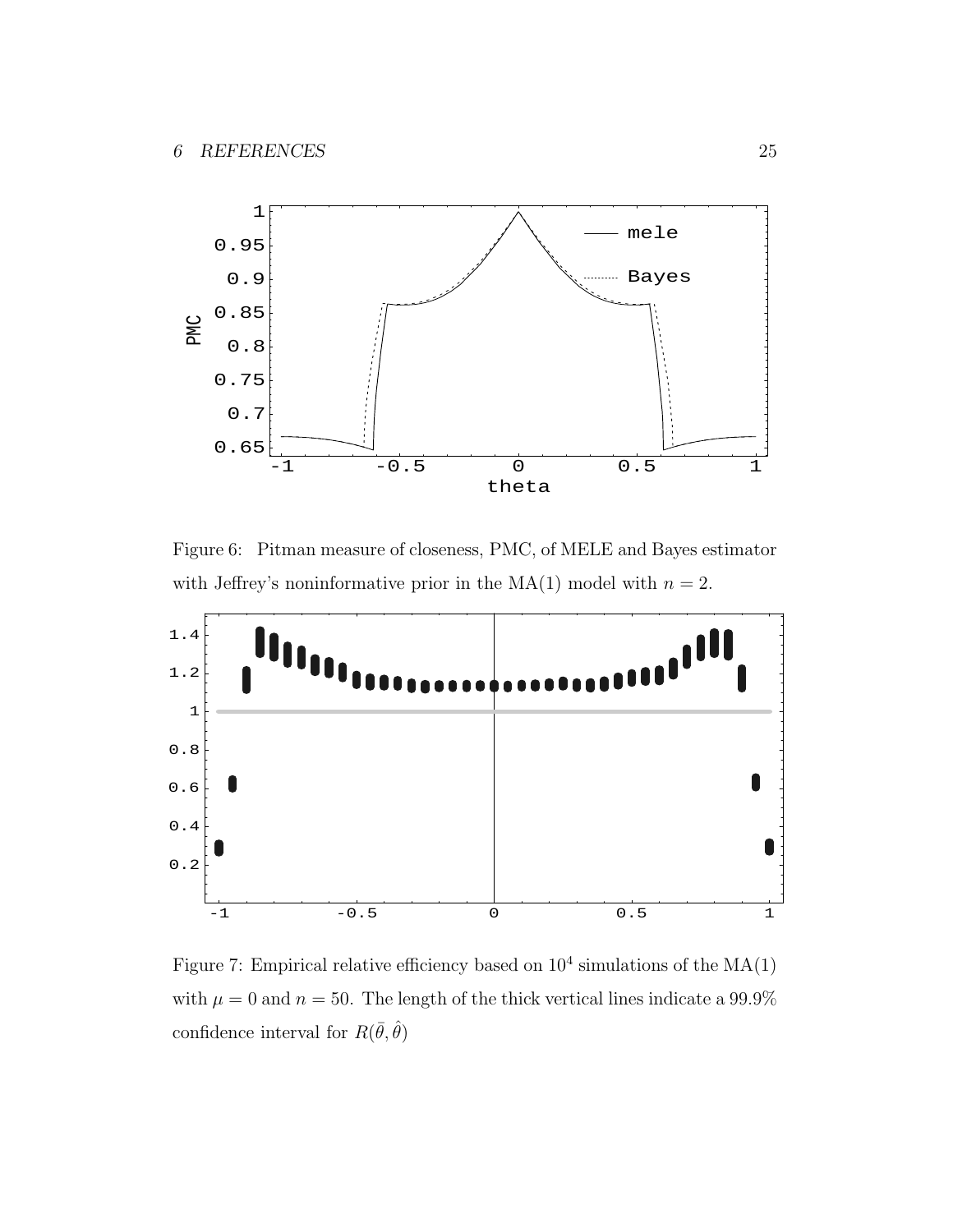

<span id="page-27-0"></span>Figure 8: Empirical Pitman measure of closeness based on  $10^4$  simulations of the MA(1) with  $\mu = 0$  and  $n = 50$ . The length of the thick vertical lines indicate a 99.9% confidence interval for  $\text{PMC}(\bar{\theta}, \hat{\theta})$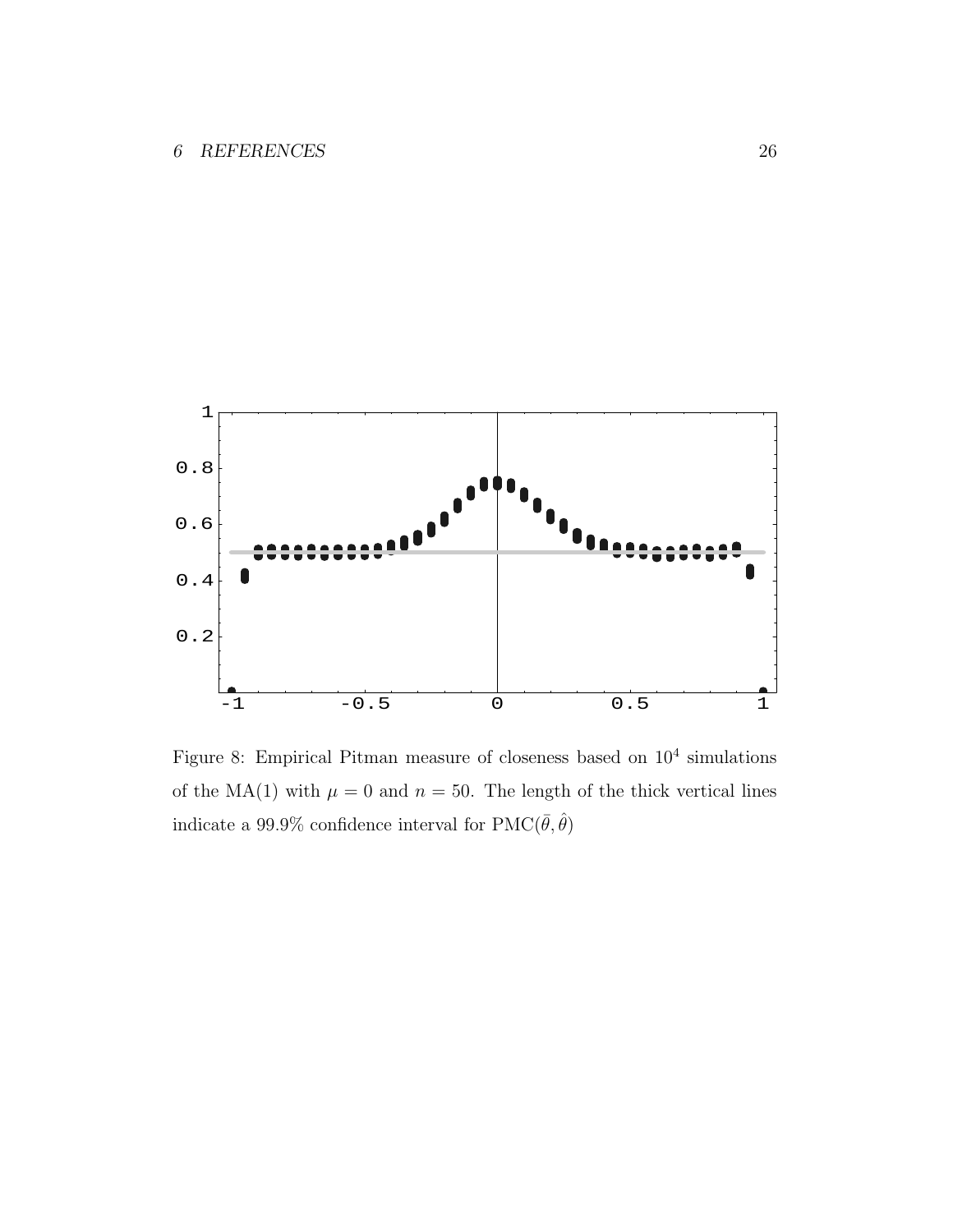

<span id="page-28-0"></span>Figure 9: Empirical relative efficiency of Bayes estimate using a Jeffrey's prior. Based on  $10^4$  simulations of the MA(1) with  $\mu = 0$  and  $n = 50$ . The length of the thick vertical lines indicate a 99.9% confidence interval for  $R(\tilde{\theta}, \hat{\theta})$